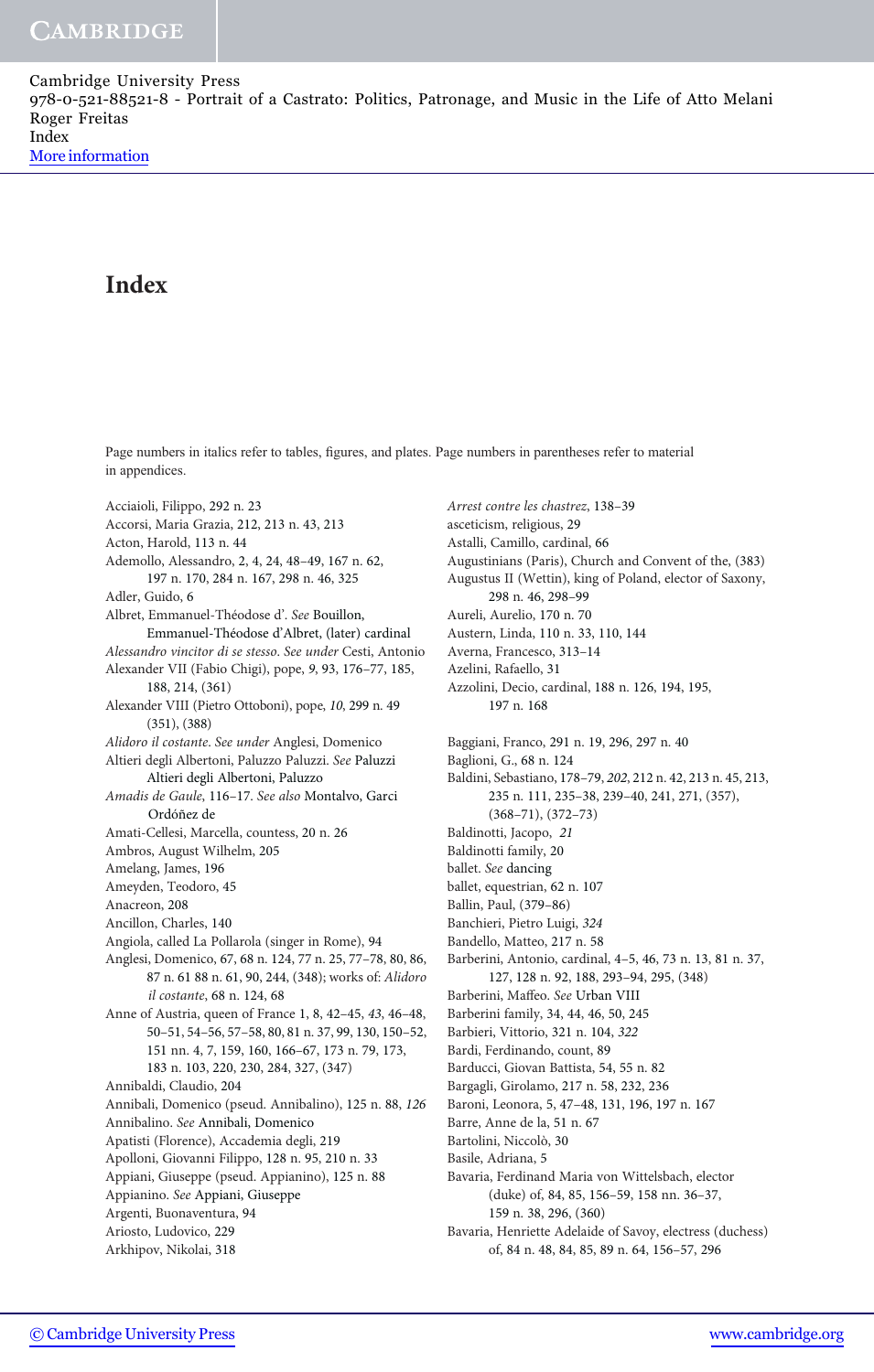[More information](http://www.cambridge.org/9780521885218)

## 419 Index

Bavaria, Maria Anna von Habsburg, electress (duchess) of, 156 Bavaria, Maximilian I von Wittelsbach, elector (duke) of, 53 Beaubec, royal abbey of. See under Melani, Atto Bella, Stefano della, 63 Bellerofonte. See under Sacrati, Francesco. bell-ringer (campanaro), 18, 19–20, 25 n. 37, 25, 31 Bély, Lucien, 52–53 Bembo, Pietro, 209 Bene, Signor del, (382) Benedetti, Elpidio, 46, 94 n. 82, 182, 191 n. 141, (344), (348) benefices, 90-91. See also Melani, Atto, income of Benserade, Isaac de, 153 Bentivoglio, Annibale, 67, (329), (347), (349) Bentivoglio, Cornelio, (329–30), (347), Bentivoglio, Giovanni, 197, 201 n. 2, (347), (348–49), Bentivoglio, Ippolito, (335), (337), (342), (349), (350) Bentivoglio, Luigi, marchese, (343–44) Bentivoglio family, 30 Bergerotti, Anna, 154 Bernardi, Francesco (pseud. Senesino), 125 n. 88, 125 Bernini, Gianlorenzo, 4, 195 n. 159 Besutti, Paola, 115–16, 224 n. 84 Bianchi, Brigida, 183 n. 103 Bianchi, Giuseppe, 202 Biaconi, Lorenzo, 48–49, 205–06, 215, 290 Biancucci, Giovanni Giacomo, 170 n. 70 Bichi, Alessandro, cardinal, 127–28 n. 92 Bielert, C. F., 135 Bigorre, Abbé, 194 n. 154, 194 biography, theories of, 2–3, 6–8 bisexuality, 114 Boccaccio, Giovanni, 222 body, as perceived in the early modern period: humors in, 107, 110; one-sex nature of, 107 n. 17, 107–10, 109 n. 30; two-seed conception in, 107–08; vital heat in, 107–12 Bologna: bell-ringing in, 19; government of, 2 Bombaglia, Filippo, 79 Boniface, Saint (pseud. for anonymous page in Innsbruck), 102 Bonsi, Pietro, bishop of Beziers, then cardinal, 160, 165 n. 57, (348), (361), (387), (389) Bontempi, Angelini, 5 Borgognone, Il. See Courtois, Jacques. Borromeo, Gilberto, cardinal, (341) Bouillon, Emmanuel-Théodose d'Albret, Cardinal, 194–95, 195 nn. 158–59, (361), (387) bourgeoisie, behavior of, 22–23, 196, 299 Bourlemont, Louis d'Anglur de, (339) boys: as between male and female (effeminate), 108–10, 116–25, 117 n. 66; as erotic targets, 116, 120–25, 121 n. 74, 122 n. 80, 123 n. 81, 129 Bridges, David Merrell, 215 n. 49

Broschi, Carlo (pseud. Farinelli), 127 Brown, Peter, 109 n. 30 Bufalo, Paolo del, (347) Bullough, Vern L., 106 Buonvisi, Francesco, cardinal, 196, 286, 298, 307, 309, (341), (344), (360), (362), (363), (388) Buonvisi, Geronimo, (347) Buonvisi, Girolamo, cardinal, 93, 195 n. 160, 195–96, 197 n. 171, 197, 298 n. 47, (350), (360), (362), (388) Burke, Peter, 172 Burrows, David, 245 n. 140, 245 Busenello, Francesco, 142, 147 Buti, Francesco, 50, 73–75, 81 n. 37, 151 n. 7, 152, 153, 154, 155 Caccia, Alessandro, bishop of Pistoia, 18, 22, 24, 41, 70, 296 n. 39 Caccini, Giulio, 30, 201 Calcaterra, Carlo, 211 n. 35, 211, 213, 228 n. 98, 228 Caluori, Eleanor, 233, 247 n. 144, 259, 270, 277 n. 165 campanaro (or campanaio). See bell-ringer Campaspe. See Sardelli, Anna Maria Campbell, Malcolm, 120 Campo Marzo (Rome), convent of, 94 n. 82 Campra, André, 3 Cancellieri, Felice, 30–31, 39, 149 Cancellieri, Fetonte, 30 n. 62 Cancellieri, Giuseppe, 21 Cancellieri family, 30 n. 60 Cannocchiale per La finta pazza, Il, 36–38 Canonica, Elvezio, 211–12, 213 Canossa, Orazio, 163 n. 51, (333), (335–39), cantatas (Italian chamber), 13 cachet attached to, 202, 203–05, 214, 243–44 definition and designations of, 202–03 n. 3, 239 n. 123 musical conventions of, 13, 244, 270 n. 162 performance contexts of, 13, 131, 132, 214, 215 n. 49, 224 n. 84; wit and virtuosity in, 215, 217–26 poetry of, 13, 205–14, 218, 224; fashionability of, 212–14; genres of, lettera amorosa, 231; genres of, recitative lament, 231, 233, 239, 241; love as subject of, 226–29; relationship of to Chiabrera and his style, 208–11; relationship of to Marino and his style, 206–11; status of as discrete genre, 211–14; supposed inferiority of, 205–06, 208 n. 24, 212–13; wit and virtuosity of, 207–09, 212. See also love, discourse and themes of state of scholarship on, 203 See also under Melani, Atto, cantatas of Cappella Giulia, 30 Cappella Sistina, 30 Capponi, Pier, 21, 48 Capponi, Vittorio, 197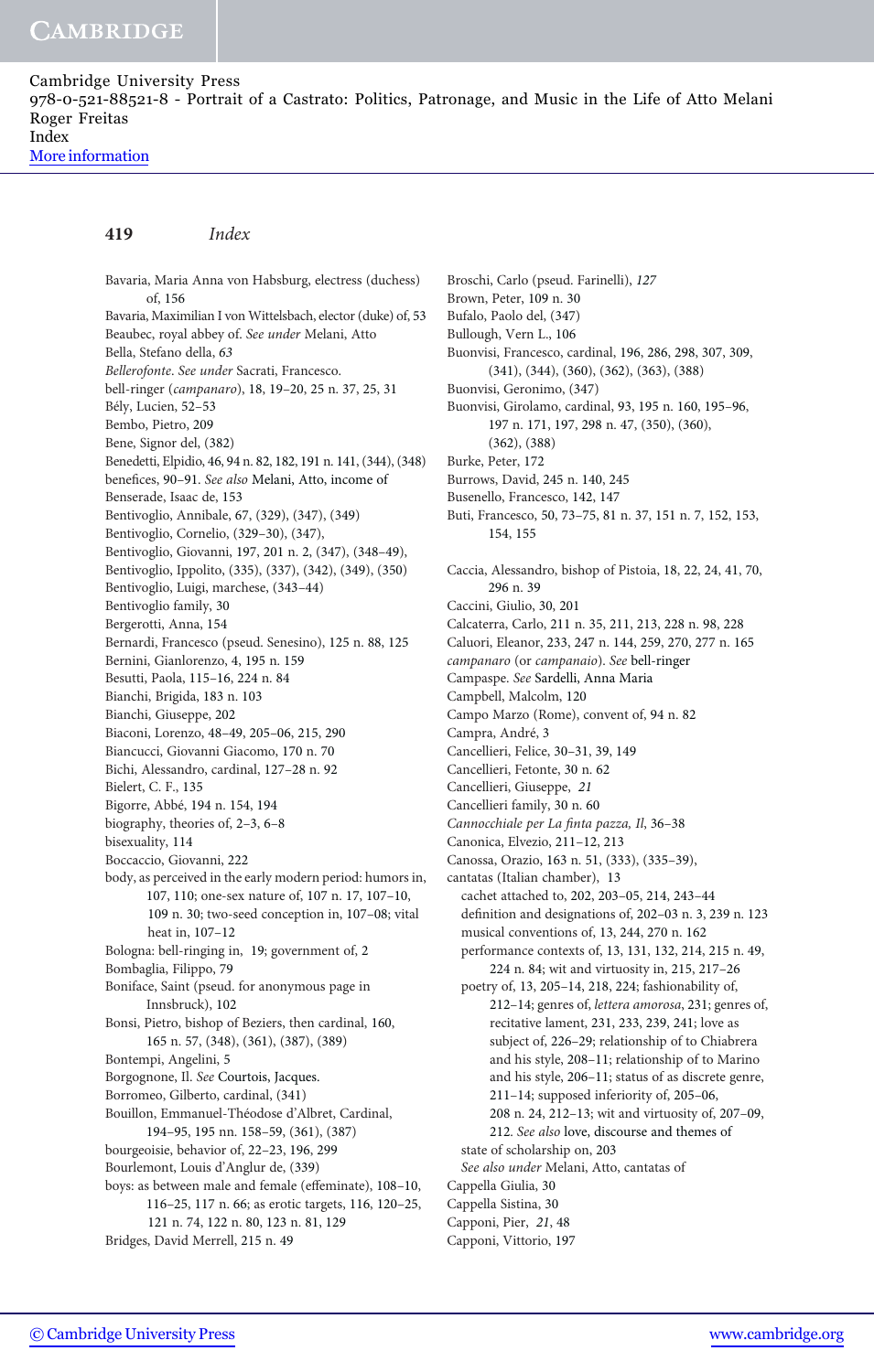[More information](http://www.cambridge.org/9780521885218)

#### 420 Index

Caprara, Enea, count, 84 Caproli, Carlo, 178; works of: Le Nozze di Peleo e di Teti, 75, 81 n. 37 Capuchins (rue Saint-Honoré, Paris), Church of the, 318, (383), (386) Carboni, Fabio, 213 n. 42 Cardinale, Flavia, 235 n. 111 cards, games of, 105, 166; calabrache, 105, (355); cocconetto, 225 n. 89, 225 Carducci, Alessandro, 72–73 Carestini, Giovanni (pseud. Cusanino), 125 n. 88 Carissimi, Giacomo, 3, 206, 214, 284 musical style of, 245 nn. 140, 143, 245–52, 247 n. 144, 254, 270 n. 162, 279, 281 works of: Le ferite d'un cor, 151; Ove fuggi, o mia speranza, 245 n. 143; O voi che in aride ossa, 270 n. 162; Scrivete, occhi dolenti, 248–52, 249, 250, 266, 269; Sempre m'affligo più, 245, 246 Carli, Tommaso, 302, 303 n. 63 Carpano, Giovanni, 178 Carracci, Annibale, 118, 119 Casa, Giovanni della, 209 Casanova, Giovanni Giacomo, 141 Castiglione, Baldassare, 110, 217 nn. 58, 59, 237 Castiglioni, Bernardo, 67 n. 121, (347) casting of voice types, 75 n. 18 Castris, Francesco de (pseud. Cecchino), 5, 128 castrati commonness of, 12, 148, 150 marriage of, 133 n. 112, 138–40 perception of as boys (effeminate, erotic), 12, 108 n. 26, 108–10, 125 n. 87, 125–32, 128 n. 92, 128 n. 95, 141, 142–48, 200, 227 n. 94, 304 sexuality of, 12, 106, 108–48; as allowing social access, 131–32; in perception of performances, 131 n. 104, 131, 132, 141–46; in relation to men, 101–04, 112–32; in relation to women (potency), 104–06, 128, 129, 132, 140 n. 139, 141 stage roles of, 12, 141–46, 143 n. 151, 145 n. 159 voices of, 134 castration: biblical references to, 28–29; and the Catholic church, 29; contracts for, 26; effects of, 108, 109, 125, 133–41, 136 n. 128; motivation for, 8, 15–32, 128; procedures of, 25–26, 133–34, n. 115. See also Pistoia, as center for castration Castro, War of, 93 Cavallerini, Gianiacopo, (351) Cavalli, Francesco, 3, 73–76, 89–90, 244, 245 n. 138; works of: La Didone, 147, 148 n. 168; Ercole amante, 73–76, 74 n. 14, 152, 153 n. 12, 154, 184 n. 105; Giasone, 60 n. 101, 68 n. 124, 143;

Hipermestra, 89–90, 292 n. 23; La Messalina, 147;

Xerse, 75, 76, 153 nn. 13, 15, 153–54, 173 Cecchino. See Castris, Francesco de

celibacy, as familial strategy, 27–28 Celio. See under Sapiti, Niccolò. Cellesi, Caterina (née Lanfredini), 21 Cellesi, Giovanni Battista, 300 Cellesi, Mariotto, 20, 21 Cellesi, Onofrio, 21 Cellesi, Teodoro, 21, 34, 193 n. 149, 193 Cenami, Lorenzo, 307, (362) Cerruti, Isodoro, 178 Cesare amante. See under Cesti, Antonio Cesti, Antonio, 3, 77–78, 79, 80, 86–87, 170 n. 70, 201, 244, 283–84, 294 musical style of, 245 n. 140, 245–47, 247 nn. 144, 147, 254 works of: Alessandro vincitor di se stesso, 72–73, 73 n. 11; Cesare amante, 87–88 n. 61; La Dori, 128 n. 95; La magnanimità d'Alessandro, 185 n. 109; Orontea, 247 n. 144; unknown pastiche opera for Innsbruck, 80 chaconne (or ciaccona), 95, 95 n. 84 Champigny, Monsieur (Atto's valet), (384) characters, as perceived on stage, 132, 141 Charles I Stuart, king of England, 47 n. 49 Charles II Stuart, king of England, 47 n. 49, 184 n. 105 Charles VI von Habsburg, holy Roman emperor, 11 Châtillon, Marie-Anne de La Trémouille, duchess of, 312 Chaulnes, Charles d'Albert d'Ailly, duke de, 186, 188, 190, 195–96, (349), (361) Checcacci, Francesco, 31 Checha (or Checca). See Costa, Anna Francesca. Chéruel, Adolphe, 156 Chiabrera, Gabriello, 208–11, 211 n. 35, 271–72. See also under cantatas, poetry of Chiesa Nuova. See Santa Maria in Vallicella Chigi, Agostino, prince, 178 Chigi, Flavio, cardinal, 176–77, 186, 188, 195, 289, (342), (348), (349) Chigi, Mario, (349) Chigi, Sigismondo, cardinal, (342), (349) Chigi family, 213 n. 45, 245 Christina Alexandra Vasa, queen of Sweden, 12, 93 n. 77, 94 n. 82, 97–99, 147, 188 n. 126, 221, 245, 292 Chrysander, Friedrich, 6 ciaccona. See chaconne. Ciardi, Beanco, (351) Cibo, Alderano, cardinal, 62 n. 107 Ciccolino (or Ciecolino). See Rivani, Antonio Cicognini, Giacinto Andrea, 68 n. 124, 143 Cimento (Florence), Accademia del, 219

Cittadini, Giulio, (348) Claudi, Carlo, (347),

Clement VIII (Ippolito Aldobrandini), pope, 29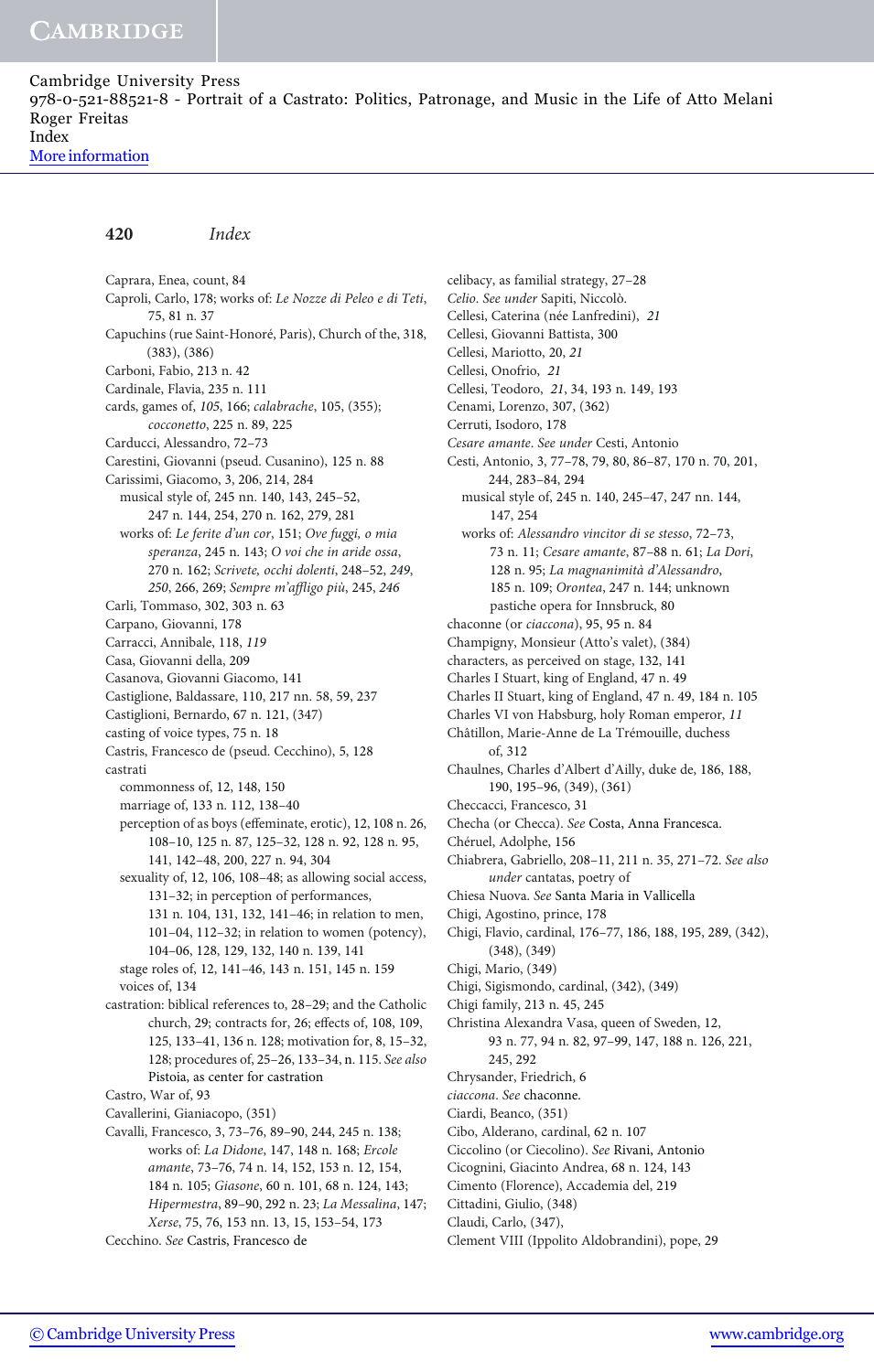[More information](http://www.cambridge.org/9780521885218)

## 421 Index

Clement IX (Giulio Rospigliosi), pope, 2, 5, 10, 13, 34–35, 93, 189 n. 129, 189 n. 130, 191, 192–93, 194 n. 153, 194, 195, 197, 220, 284, 292, 297 n. 42, 297, (348–49), (360), (387), (388) Clement X (Emilio Altieri), pope, 10, 149, 197–98, 289, 326, (362) Clement XI (Giovanni Francesco Albani), pope, 10, 299 Cleopatra, 219 Cochrane, Eric, 28, 218–19, 221 Cocomero (Florence), Teatro in via del, 66 Colbert, Charles, marquis de Croissy, (362) Colbert, Jean-Baptiste, marquis de Torcy, 75, 160 n. 43, 177, (344), (345), (385), (387) Colista, Lelio, 244 n. 137, 244 Colonna, Lorenzo Onofrio, contestabile of Naples, 104, 147, 165, 167 n. 62, 167, 178, 235 n. 111, 238, 288–89, 292, 297, (335) Colonna, Marie Mancini, 104–05, 133, 165, 166–67, 167 n. 62, 173, 174, 178, 182, 230, 237 n. 118, 237–38, 240 n. 126, 240, 242, 284, 288–89, 292, 297, (334–35), (358) Colonna, Pompeo, prince of Gallicano, 178, 214 Colonna (Rome), Teatro, 286 n. 1 concerto delle donne (Ferrara), 224 Condé, Armand de Bourbon, prince de, 43, 52, 161 Confraternity of Sodomites, 122 n. 80, 122–23, 123 n. 81 Conti, Gioacchino (pseud. Gizziello), 125 n. 88 conversazione, 93–95, 191, 216 n. 56, 216–17, 219, 221, 222–26, 234, 236, 244, 284 Conversini, Angiola, 21 Corboli, Pompilio, 326 Corderliers (Franciscans), church and convent of the (Paris), (384) Corindo, Il. See under Melani, Alessandro Cortona, Pietro da, 118–20, 120 Cosimo I de' Medici. See Medici, Cosimo I de' Cosimo II de' Medici. See Medici, Cosimo II de' Cosimo III de' Medici. See Medici, Cosimo III de' Costa, Anna Francesca (pseud. Checha or Checca), 47, 48, 50 Courbeville (lover of Hortense Mancini), 240 nn. 125, 126, 240 courtesans, female singers as, 94–95, 130, 131 Courtois, Jacques, 36 Covell, Roger, 145 n. 159 Crane, Thomas Frederick, 217 n. 58, 217–18, 218 n. 60, 222–23 Cremonini, Cesare, 121 Créquy, Charles III, duke de, 185–86, (361) Créquy, François-Joseph de Blanchefort, marquis de, 123 Crescimbeni, Giovanni Maria, 144, 224, 236 Crivelli, Giovanni Battista, 61 n. 106; La gara delle stagioni, 1, 61 n. 106, 61–64, 62 n. 107, 63 Croce, Benedetto, 203, 206, 208 n. 24

Charles, marquis de Croissy Cromwell, Oliver, 161 Crusca (Florence), Accademia della, 109, 218 Cusanino. See Carestini, Giovanni Damerini, Adelmo, 290 n. 14 dancing, 48, 61, 95, 95 n. 84, 129 n. 95, 151–52, 163, 166, 223 Dante (Alighieri), 30 n. 60, 219 Dati, Francesco, 21 Datson, Lorraine, 107 n. 17, 108 n. 23 Deidamia, La (composer unknown), 68 n. 124 De Lemene, Francesco, 211–12, 214 Delfino, Giovanni, cardinal, (388), (389) Della Seta, Fabrizio, 204 n. 10 De Lucca, Valeria, 199 n. 176 Dery, Monsieur (recipient of letter from Saint-Evremond), 128 n. 94, 128 Destouches, André, 3 Dethan, Georges, 127–128 n. 92 Didone, La. See under Cavalli, Francesco dining in state, 65–66 Dixson, A. F., 136 n. 128, 136 Domenichino (Domenico Zampieri), 118, 119 Donatus, Aelius, 23 Dondori, Felice, 291 n. 18 Doni, Antonfrancesco, 221–22 Donna più costante, La. See under Melani, Jacopo Dori, La. See under Cesti, Antonio Dresden, court of, 5 Dupré, Roland, 307, (362) Durante, Sergio, 4 Durazzo, Stefano, (348) effeminacy, conceptions of, 106, 108–12, 109 n. 30, 114–16, 115 n. 57, 129, 143 n. 151, 143–48, 145 n. 159, 148 n. 168, 227. See also femininity Eisley, Irving, 247 n. 146, 247 Elci, Filippo d', count, 84 Elias, Norbert, 78, 216 n. 54, 216 n. 57, 216 Elwert, W. Theodor, 206, 207–09, 208 n. 24, 236 Empio punito, L'. See under Melani, Alessandro Enghien, Henri Jules de Bourbon-Condé, duke d', 167 n. 62 entertainments (without music), staged, 48, 163, 166, 173 n. 79 Ercole amante. See under Cavalli, Francesco Ercole in Tebe. See under Melani, Jacopo Ergenia, L'. See under Melani, Alessandro Erizzo, Niccolò, 308–09, (351), (363), (388), (389) Erminia sul Giordano. See under Rossi, Michelangelo espionage, theories of, 52–53 Este family (dynasty), d', 62–64

Croissy, Charles Colbert, marquis de. See Colbert,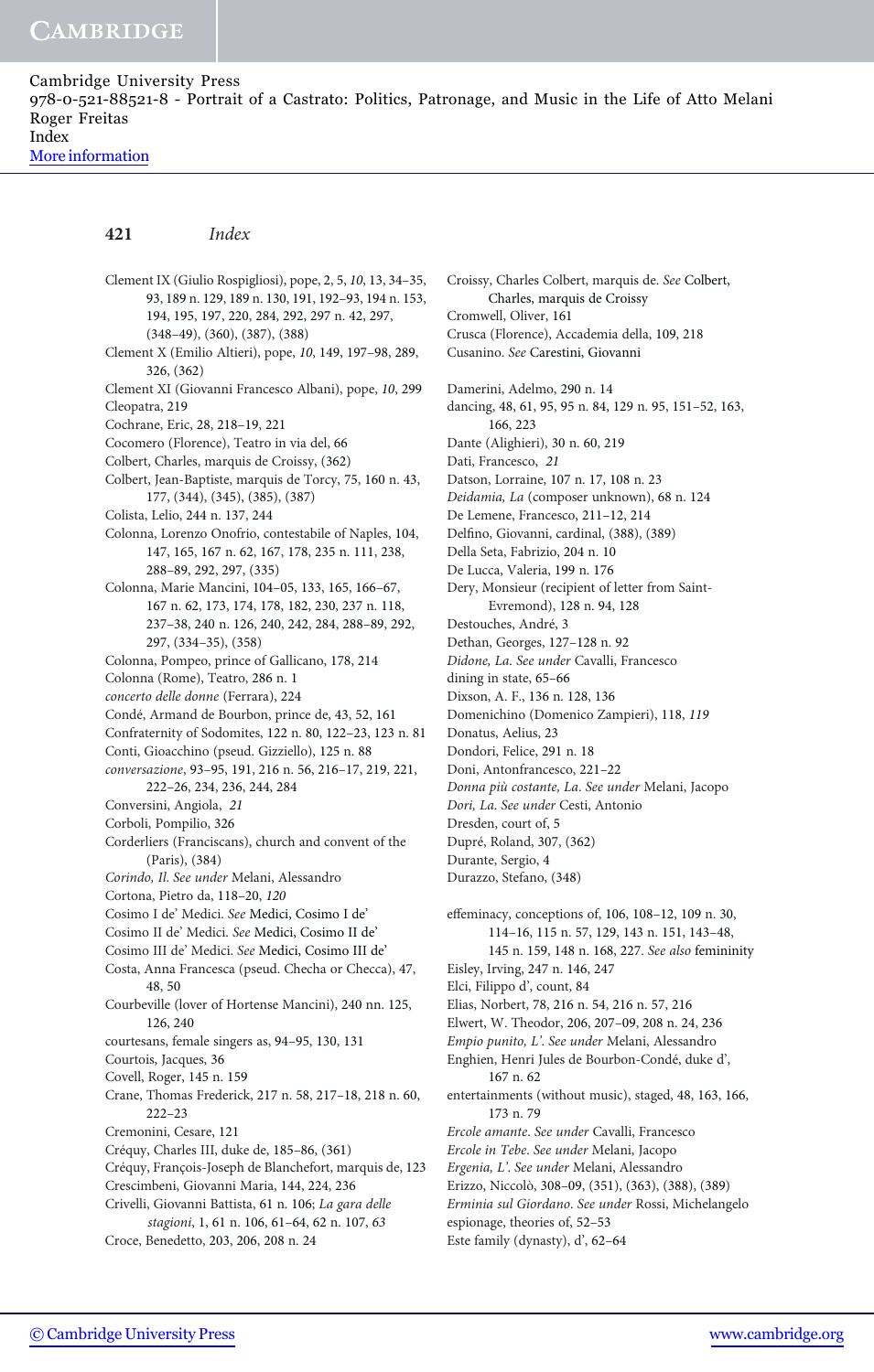[More information](http://www.cambridge.org/9780521885218)

# 422 Index

Estrées, César d', cardinal (formerly bishop of Laon), 199 n. 179, 287–88, 288 n. 7, 289–90, (342), (349–50), (351), (361), (362), (387), (388), (389) Estrées, François Hannibal II, duke d', 290, (350) estriviglio (or striviglio or intercalare), 233 Eugene IV (Gabriele Condulmer), pope, 23 Eunuchi conjugium, 140 n. 139 eunuchoidism. See castration, effects of Eupatra. See under Ziani, Pietro Andrea Fabri, Alessandro, 47 falsettists, 29 families in early modern period, character of, 26–28 Fanti, Antonio, 94 n. 82 Fantuzzi, Paolo Emilio, 67 n. 122, 67–68, (347) Farinelli. See Broschi, Carlo Faustini, Marco, 170 n. 70 Favalli, Antonio, 302, 303 nn. 63, 66, 303–05, 304 nn. 68, 69 Febiarmonici, 49, 68 n. 124 Federighi, Giovanni, (349) Fedi, Francesco Maria, 31 Fedi, Giuseppe, 31 Fedi family, 291 n. 19 Feldman, Martha, 132 n. 111 Felise, Monsieur (chief surgeon of Louis XIV), 304 femininity ("effeminacy," in men): as linked to wantonness and allure, 110 n. 33, 110–12, 113, 114–16, 115 n. 57 (See also effeminacy, conceptions of); as perceived in exceptional (masculinized) women, 142 n. 148, 142–43, 147 feminist theory, 3 Ferdinand II von Habsburg, holy Roman emperor, 9, 30 Ferdinand III von Habsburg, holy Roman emperor, 9, 12, 53, 78, 80, 81–84, 85, 86, 88 n. 62, 99, 156, 220–21 Ferdinand IV von Habsburg, king of the Romans, 80 n. 36, 82, 84, 220 Ferdinando II de' Medici. See Medici, Ferdinando II de' Ferrara, 30 Feuillants (Cistercians; rue Saint-Honoré, Paris), Church of the, (384) Finta pazza, La. See under Sacrati, Francesco Fioravanti, Cesare, 21, 324 fireworks, 163 Folena, Gianfranco, 207, 212, 213 Folman, Y., 136 Fontainebleau, palace of: entertainments at, 166–67 Formagliari (Bologna), Teatro, 60 n. 101 Fortini, Pietro, 217 n. 58, 222–23 Fortune, Nigel, 203 Foucher (or Fucher; acquaintance of Melani family), Monsieur, 303 n. 64, 312 Fouquet, Nicolas, 2, 105 n. 12, 160 n. 43, 173–76, 179 n. 91, 179–82, 189, (358–59), (361)

France, court of, 166–67, 308 castrati in, 301–05, 303 nn. 63, 66, 304 nn. 68, 69; royal chapel at, 14, 305–06 Franceschini, Emilia, 325–26, 326 n. 109 Franchi, Pier Lorenzo, 300 n. 54 Franchini, Alessandra, 21 Frandsen, Mary E., 133 n. 112, 140 n. 139 Frankfurt, Diet of. See under Melani, Atto: diplomacy of Fregosi, Bartolomeo, 31, 170 n. 71, 170–71, 177 n. 86 Fregosi, Ilario, 177 n. 86, 177 Frilli, Stefano, 31 Gaillardie, Matthieu Antoine, (379–86) Galen of Pergamum, 107 Galvani, Maria Alessandra, 94 n. 82, 94 gambling, 105, 166 Gara delle stagioni, La. See under Crivelli, Giovanni Battista Garrachia (Mantuan correspondent with Atto), 92 Garzoni, Tomaso, 19 Gazette de France, 48 Gerbino, Giuseppe, 25, 138 n. 135 Gérin, Charles, 187 Gherardi, Ruberto, 324 Gianturco, Carolyn, 206, 270 n. 162 Giasone. See under Cavalli, Francesco Gilman, Todd S., 141 n. 143 Giordano, Luca, 118 Giovanelli, Mariotto, 18, 18 n. 14, 21, 25 Girello, Il. See under Melani, Jacopo Giuditio della Ragione tra la Beltà e l'Affetto, Il. See under Marazzoli, Marco Giuseppino (castrato), 125 n. 88, 125, 137 n. 130, 170 n. 70 Giustiniani, Andrea, 65 Giziello. See Conti, Gioacchino Glixon, Beth, 72 n. 7, 115, 170 n. 70, 264, 294 n. 32, 294, 295 Glixon, Jonathan E., 170 n. 70, 294 n. 32, 294, 295 godparents, theories about, 20–22 Goldsmith, Elizabeth C., 236 Gommont, Monsieur de, 289, 290, (362) Gondi, Carlo Antonio, 286, 306, 307, 311 n. 86, 315, (343), (351), (382), (388) Gondi, Giovanni Battista, 169, (347), (348) Gonzaga, Anna Maria. See Palatine, Anna Maria Gonzaga, princess Gonzaga, Eleonora, empress (consort of Ferdinand III), 82, 163, 220 Goupilliet, Nicolas, 306 Gramont, Antoine III, duke de, 156, 157 n. 32, 157, 158, 159 Gramont, Antoine Charles IV, duke de, 123, (348) Grasseschi, Michele, 37–38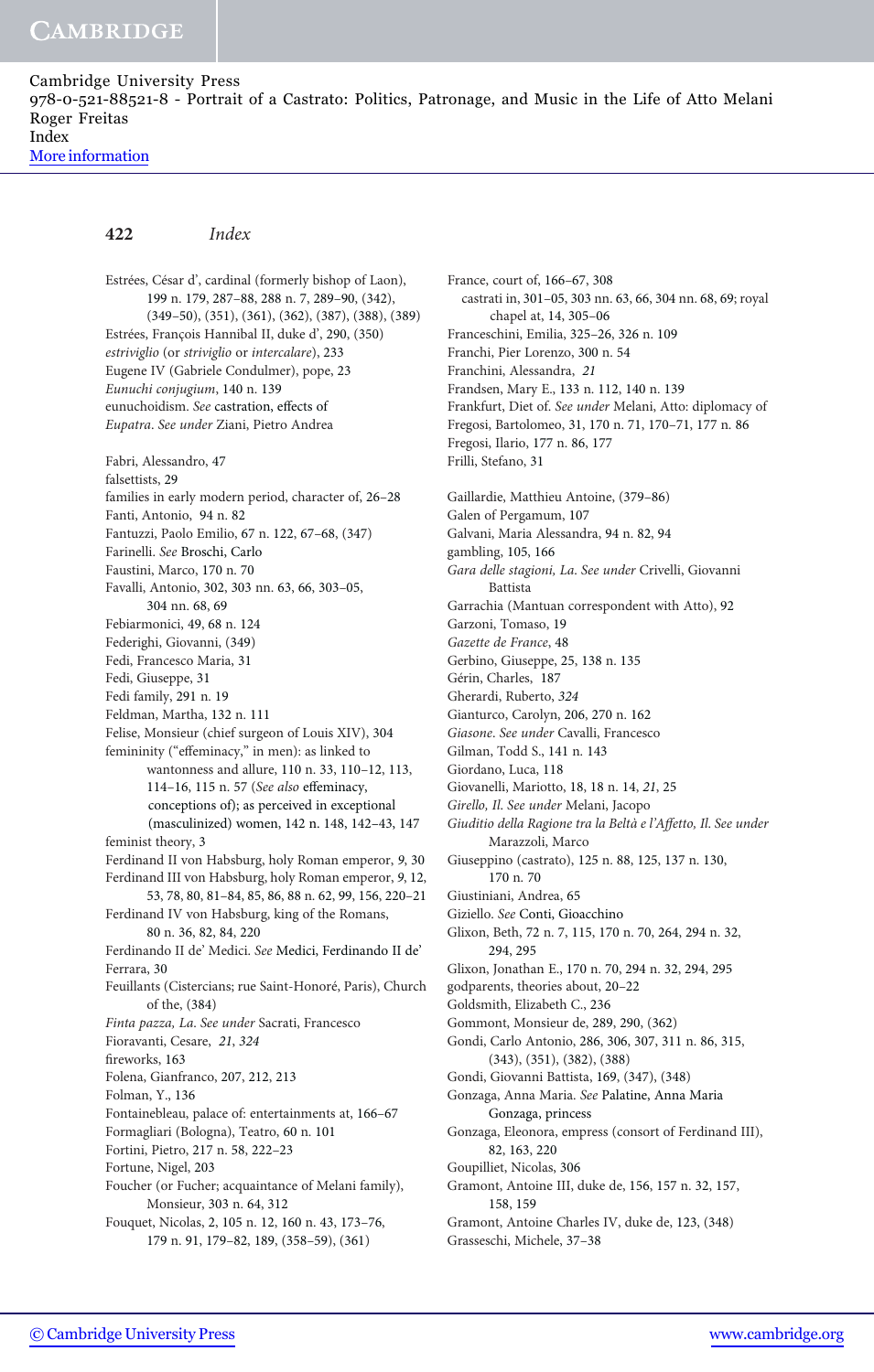423 Index

Gravina, Vincenzo, 144 Graziani, Girolamo, 61 n. 106, 61, 64, (330), (331), (343), (345) Greenblatt, Stephen, 107 Gregory XIV (Niccolò Sfrondati), pope, 19 n. 19 Gregory XV (Alessandro Ludovisi), pope, 9 Grimaldi, Nicolò (pseud. Nicolino), 125 n. 88, 125 Grimani Calergi, Vettor, 197 n. 168, (347) Grimani family, 36, 68, 170 n. 70 Grossi, Giovanni Francesco (pseud. Siface), 132 n. 111, 133 n. 112, 202 Grundy Fanelli, Jean, 4, 25 n. 37, 30, 31 n. 63, 35 n. 6 Gualdo Priorato, Galeazzo, count, 94 n. 82 Gualfreducci, Onofrio, 30 Guazzo, Stefano, 216 n. 56, 217 n. 58, 217 n. 59, 217–18, 218 n. 60, 221, 222, 224, 234, 284 Guercino (Giovanni Francesco Barbieri), 118 Guicciardini, Francesco, 39, (347) Guicciardini, Lorenzo, marchese, 40 n. 24, (347) Haar, James, 222 n. 75 Habsburg family (dynasty), 42, 62, 76, 80, 156–59 Handel, George Frideric: Rodrigo, 31 Harcourt, Henri de Lorraine, count d', 159 n. 42 Haro y Sotomayor, Luis Menéndez de, 161, 162 n. 50, 165 Hart, Benjamin L., 136 Heller, Wendy, 110, 121–22, 142 Henrietta Anne of England (Stuart), princess (later, duchess d'Orléans), 173 n. 79 Henrietta Maria of France (Bourbon), queen of England, 47 n. 49, 47, 173 n. 79 Henry IV de Bourbon, king of France, 47 n. 49 Heriot, Angus, 133 hermaphrodite, 108 n. 23 Hesse-Darmstadt, Georg II, landgrave of, 51 n. 67 Hesse-Darmstadt, Ludwig VI, prince (later landgrave) of, 51 n. 67 Hill, John Walter, 213 n. 46, 292 n. 21 Hipermestra. See under Cavalli, Francesco. Holmes, William, 247 n. 144 Holy Roman Empire, court of the, 78, 82–85 Holzer, Robert Rau, 203 n. 3, 210 n. 33, 231–32, 232 n. 108, 239 n. 121, 239 n. 123, 247 n. 144, 248 n. 148, 268 n. 160 homosexuality, as anachronistic conception, 114 Horace, 208 hunting, 78, 79, 80, 83, 146, 147 n. 163, 166 Imbert, Gaetano, 28, 226, 236, 307, 310 n. 83 Immobili (Florence), Accademia degli, 66, 89, 292 n. 21, 292, 300 n. 54 Incogniti (Venice), Accademia degli, 121, 142–43, 147 Incoronazione di Poppea, L'. See under Monteverdi, Claudio

Innocent X (Giovanni Battista Pamphili), pope, 5, 9, 65–66, 73 n. 11, 320 n. 102, (388) Innocent XI (Benedetto Odescalchi), pope, 10 Innocent XII (Antonio Pignatelli), pope, 11 Innsbruck, court of, 12, 60, 76–82, 81 n. 39, 85–88, 124, 294; musical life at, 78–80, 170 Innsbruck (or Austria), Anna de' Medici, archduchess of, 46–47, 60, 76–82, 115, 163, 295, (347), (348) Innsbruck (or Austria), Ferdinand Karl von Habsburg, archduke of, 60–64, 76–82, 79–80, 85–88, 102, 124, 163, 295, (348); musical activities of, 79–80, 116 n. 60 Innsbruck (or Austria), Sigismund Franz von Habsburg, archduke of, 60–64, 154 n. 22, 163, 169–70, 294, 296 n. 36 intermedi of, Florentine, 30 Jacobins (rue Saint-Honoré, Paris), Church of the, (384) Jander, Owen, 221 Janson, Toussaint de Forbin, cardinal (formerly bishop of Beauvais), (350), (388) Jones, Ann, 109 Josef I (Habsburg), holy Roman emperor, 11 jousts and tournaments, 163 Kerll, Johann Caspar, 296 n. 37, 296 Kettering, Sharon, 16–17, 33 Knox, John, 110 n. 33 Kowaleski-Wallace, Beth, 142 n. 148 Kurtz, Maximilian, count, 156, 157 n. 32, 158–59, 170, (360) Lambert, Michel, 318 n. 96 Langlois, Monsieur (involved in the Confraternity of Sodomites), 123 Laqueur, Thomas, 107–10 Laurain-Portemer, Madeleine, 44–45 Le Boeuf, Burney J., 136 Leon, Luiz Emmanuel Guzman Poince de, 178 Leopold, Silke, 131 n. 104, 209 n. 31 Leopold I von Habsburg, king of the Romans (later, holy Roman emperor), 10, 156 Leti, Gregorio, 114–15, 115 n. 57 lettighiere. See litter-bearer Leve, James, 137 n. 130, 325 n. 108 Liberati, Francesco, 18 Lichtwer, Dorothea, 140 n. 139 Line, Scott W., 136 Lionne, Hugues de, 156, 157 n. 32, 158, 159, 174, 174, 175–77, 177 n. 84, 179, 180–82, 181 n. 99, 184–85, 187, 188–89, 194 n. 154, 195–96, 199 n. 176, 199, 287, (334–41), (348), (349), (358–59), (360),

inheritance, indivisible, 27, 113–14

(361–62)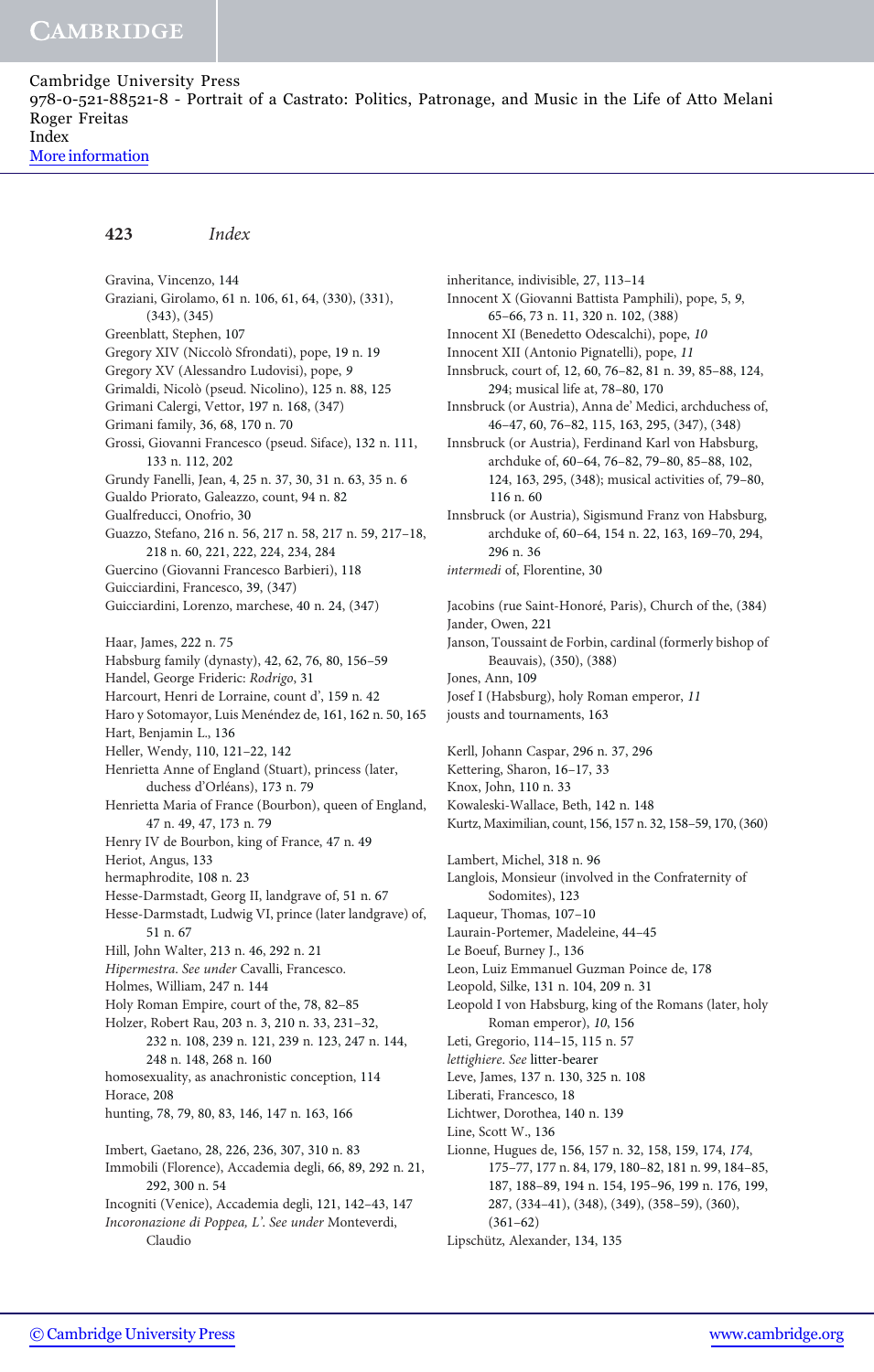[More information](http://www.cambridge.org/9780521885218)

#### 424 Index

Litta, Alfonso Michele, cardinal, (387) litter-bearer (lettighiere), 18–19, 25 Lorenzani, Paolo, 301–06, 302 n. 59, 314 Loschelder, Josef, 151 n. 6 Louis XIII de Bourbon, king of France, 9, 42, 43, 45, 318 n. 96 Louis XIV de Bourbon, king of France, 9, 43, 52, 156, 158, 160, 162, 170 n. 70, 170, 171, 173, 185, 187–88, 196, 289, 304, (342), (344); childhood experiences of, 44, 50, 56; loves and marriage of, 73–76, 104, 147, 161, 166, 173 n. 79, 229, 290; moral principles of, 122–23, 123 n. 81, 303; musical tastes and interests of, 48, 151 n. 7, 180 n. 96, 301, 303 n. 64, 304, 305–06; relationship to Atto Melani of, 2, 104–05, 150–52, 151 n. 4, 157, 159, 168, 173–77, 179–82, 191, 198, 199, 199 n. 180, 287, 288, 297–98, 307 n. 77, 307, 309, 312, 313–14, 318 n. 97, (358–59), (360), (361–63), (385) Louis de France (Bourbon), dauphin of France, 123 n. 81, 314 Louvois, François-Michel Le Tellier, marquis de, 177, 199, 287, 305 n. 70, (341–42), (345), (349), (362) love, discourse and themes of, 226-29; "amour galant," 228–29, 233, 240–42; "amour tendre," 227–28, 231–38; female lamenting, 229, 238–40; fin' amors, 227 Loy, James, 135, 136 n. 129 Lucca, Republic of, 307, (362–63) Ludovisi, Niccolò, 65 Lully, Jean-Baptiste, 3, 153, 180 n. 96, 286 n. 1, 301, 306, 318 n. 96; works of: Amour malade, 152 n. 11, 152, 197; Ballet de l'Impatience, 153–55, 154 n. 22, 169 n. 69 Lupridi, Caterina, 21 Machiavelli, Niccolò, 17–18 Macy, Laura W., 221–22, 223, 226 madrigals, performance context of, 222 n. 75, 224 n. 84; wit and virtuosity in, 221–25 Maffei, Scipione, 144 Magalotti, Orazio, 40, (347) Maidalchini, Francesco, cardinal, 66 Maidalchini, Olimpia, 66 Malatesta, Antonio, 68 n. 124 Mancini, Hortense, 104–05, 105 n. 10, 128, 133, 167 n. 62, 173, 174, 230, 240 nn. 125, 126, 240, 288, (358) Mancini, Marie. See Colonna, Marie Mancini Mancini, Olympe. See Soissons, Olympe Mancini, countess of Manelli, Francesco: 67–68 Mantua, Carlo I Gonzaga-Nevers, duke of, 9 Mantua, Carlo II Gonazaga-Nevers, duke of, 9, 96 n. 91, 161, 316, (330–32), (333), (334–35); musical tastes

and activities of, 115–16, 220, 230, 237 n. 118, 243, 284; patronage relationship with Atto Melani of, 59–60, 77, 92, 96, 101 n. 2, 163 n. 51; sexual activities of, 12, 101–03, 112, 114–16, 124–25, 128, 129, 132, 148 Mantua, Carlo III Gonzaga-Nevers, duke of, 10 Mantua, Isabella Clara of Austria (Habsburg), duchess of, 63, 88 n. 61, 114, 116 n. 60 Mantua, Vincenzo II Gonzaga, duke of, 9 Manzini, Pompeo, 25, 34–35, 39, 41 Maravall, José Antonio, 236 n. 114, 236 Marazzoli, Marco, 40, 81 n. 37; works of: Il giuditio della Ragione tra la Beltà e l'Affetto, 48–49; Vivere e non amar non è possibile, 178–79 Marcello, Luciano, 121 Marchetti, Felice, 82, 84 Maria Anna of Austria (Habsburg), electress (archduchess) of Bavaria, 157 n. 32 Maria Anna of Bavaria (Wittelsbach), dauphine of France, 306, 314 Marianino. See Nicolini, Mariano Maria Teresa of Austria (Habsburg), queen of France, 73–76, 104, 152, 161, 301, 302 n. 59, 306 Marino, Giambattista, 117–18, 206–11, 207 n. 20, 232, 243. See also under cantatas, poetry of Martellini, Leonardo, (350) Martini, Andrea (pseud. Senesino), 125 n. 88, 125 Martini, Gabriele, 112–13 Martini, Rossina, 50 Marzotti, Reniero, 21 Massip, Catherine, 160 n. 43 Matteuccio. See Sassani, Matteo Matthias (Habsburg), holy Roman emperor, 30 Mazarin, Armand-Charles de la Porte, duke (formerly marquis de la Meilleraye), 104–05, 105 n. 10, 105 n. 11, 147, 173–76, (358–59) Mazarin, Jules, cardinal, 5, 42–51, 42, 53, 56–57, 155, 161, 167, 170, 171–72, 173, 180, 196, 296, (332), (347–48), (387); Atto Melani's patronage relationship with and work for, 1, 8, 55, 57–58, 150–51, 152, 161, 162 n. 50, 169, 182, 189 n. 129, 199, 291, 308, 321 n. 104, (358–59), (360), (363); death of and its consequences, 155–59, 169 n. 69, 172–76, (361); musical and artistic tastes of, 44–51, 73–76, 151 n. 7, 153 n. 13, 173 n. 79, 230, 243, 284, 293–94, 295; sexual character of, 130 mazarinettes (nieces of Jules Mazarin), 104–05, 167 n. 62, 167 Mazzarino, Giulio. See Mazarin, Jules Mazzocchi, Virgilio, 40 McClary, Susan, 143 n. 151 Medici, Anna de'. See Innsbruck (or Austria), Anna de' Medici, archduchess of Medici, Carlo de', cardinal, 39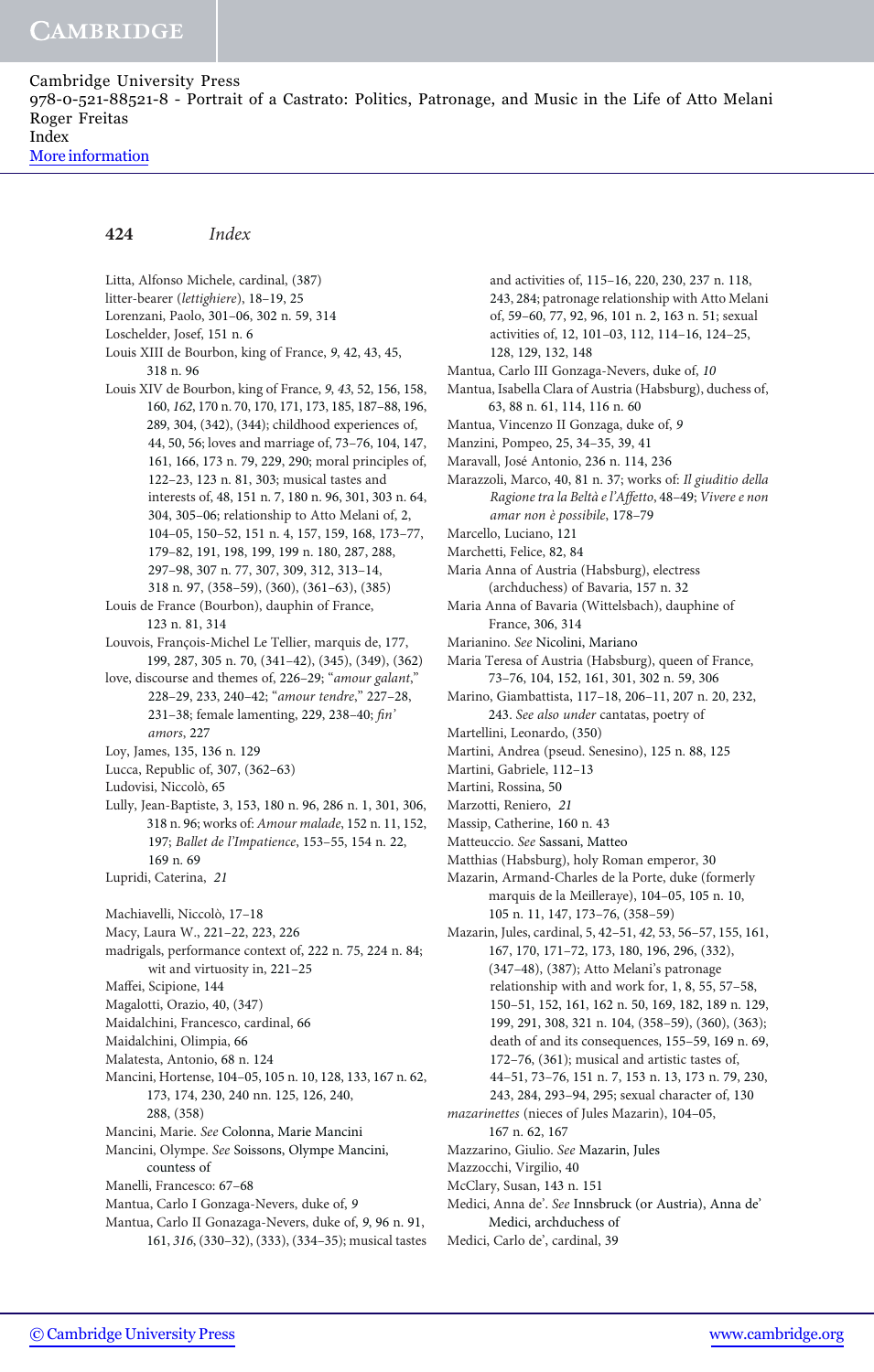[More information](http://www.cambridge.org/9780521885218)

# 425 Index

Medici, Cosimo I de', grand duke of Tuscany, 310 n. 83 Medici, Cosimo II de', grand duke of Tuscany, 2 Medici, Cosimo III de, grand duke of Tuscany, 10, 165–66, 289, 292 n. 22, 295 n. 35, 307, 318, 324, (349), (361), (382), (388) Medici, Ferdinando II de', grand duke of Tuscany, 9, 35, 46, 64, 90, 91, 113 n. 44, 113, 129, 169, 176, 184, 192, 300 n. 54, (347) Medici, Ferdinando III de', grand prince of Tuscany, 5, 127, 243 Medici, Giovan Carlo de', prince of Tuscany, then cardinal, 12, 39–41, 46–47, 55 n. 82, 64, 66–67, 73 n. 11, 87 n. 61, 89 n. 67, 89–90, 91–92, 93, 94 n. 82, 95–99, 98 n. 101, 99 n. 104, 130, 177 n. 86, 178, 184 n. 105, 292, 295, (330), (347–49), (351) Medici, Leopoldo de', cardinal (formerly prince of Tuscany), 46–47, 65–66, 67, 72–73, 89, 93, 186, (330), (335), (339), (347–48), Medici, Lorenzo de', 39 Medici, Mattias de', prince of Tuscany: death of and its consequences, 192, 199; patronage relationship of to Atto Melani, 1, 8, 33, 35–38, , 35, 39–41, 40 n. 24, 46–47, 50–59, 65–66, 67, 72–73, 76, 81–83, 86–87, 90–92, 93, 96–99, 101, 168–69, 171–72, 172 n. 77, 176 n. 82, 176–78, 184, 220, 230, 286, 291, 292, 300 n. 54, (329–34), (347–49), (351), (361); musical tastes and activities of, 177 n. 86, 243, 284; sexual character of, 130 Medici family (dynasty), de', 8, 30, 38, 39, 41, 51, 52, 59, 64, 65, 70, 90, 120, 291, 295, 296 n. 39, 309 Meilleraye, marquis de la. See Mazarin, Armand-Charles de la Porte, duke Melani, Alaide (or Adelaide), 322 Melani, Alessandro, 21, 24, 286, 291, 293 n. 27, 293, 297–99, 298 n. 46, 299 n. 49, 299, 303 n. 63, 303 n. 64, 303; works of: Il Corindo, 298; L'Empio punito, 286 n. 1, 292, 297; L'Ergenia, 297 Melani, Alessandro Gaetano, 324, 325 Melani, Anna Teresa, 324 Melani, Antonio (grandfather of Atto), 17, 21 Melani, Antonio (son of Luigi), 324 Melani, Antonio Giacinto, 324 Melani, Appollonia Adelaide (née Gervais) Melani, Atto (son of Domenico) abandonment of music by, 3, 13, 149–50, 160–61, 168, 171, 172, 183, 196–97, 197 n. 168, 199, 284–85 as abbot of the monastery of Beaubec, 2, 160 n. 43, 160 n. 44, 160, 192 n. 142, 198 n. 175, 320, 321 n. 104, (362), (379), (382) banishment from France of, 2, 13, 125, 160 n. 43, 177, 179–83, 184–86, 191 n. 138, 191, 300 n. 54, (358–59) cantatas of, 3, 13, 153, 183 n. 103, 201, 210 n. 33

dating of, 229–30

individual works, 202; Anima, che di foco, 231, 232–33, 255, 265, (377–78); A più sventure ancora, 240, 241–42, 254, 255, 259, 259, 262–64, 263, (364–65); Fileno, idolo mio, 210–11, 238, 252, 253, 254, 255, 259, 284 n. 168, (365); Filli, per cui mi moro, 231, 233, 241, 255, 256, 259, 284 n. 168, (366); Io voglio esser infelice, 233–34, 252 n. 150, 255, 266 n. 159, 270, (367–68); M'abbandona la sorte, 238–39, 239 n. 121, 239, 266 n. 159, (371); Occhi miei belli, 210, 234 n. 109, 234, 284 n. 168, (372); O quanto si dolea, 234–38, 235 n. 111, 242, 252 n. 150, 255, 259, 259, 271–80, 272, 277, 281, (372–73); Ove, tra sponde d'oro, 240, 241, 255, 259, 281–83, 282, 283, 284 n. 168, (374); La più dolente, e misera, che viva, 239–40, 241, 259, 271–77, 272, 273, 280–81, (368–71); Scrivete, occhi dolente, 210, 231–33, 248 n. 148, 248–52, 249, 250, 255, 266–69, 266, 267, 268 n. 160, 281, 284 n. 168, (374–75); S'io sapessi dipingere, 103 n. 7, 103, 234 n. 109, 234, 259, 269, 270–71, 271, (375–76); Sola tra le sue pene, 238, (376); Il tacer non fa per me, 231, 232–33, 255, 266 n. 159, (366–67); Tra sponde di smeraldo, 240, 241, 255, 259, 284 n. 168, (377) music of: craftsmanship of, 262–64, 282–83; formulaic qualities of, 244, 252–62, 255, 259, 260, 261; novelty and fashionability of, 243–44, 262, 265–83, 266, 271, 272, 282, 284; stylistic affinities of, 244–52

- patrons of, 230, 284
- performance of, 230–31
- poetry of, 103, (364–78); personal messages in, 230, 237–38, 240, 242, 284; wit and fashionability of, 231–34, 242, 284
- role of in his life, 201–05, 214, 226, 242, 284–85 castration of, 25–32
- conflict with Francesco Buti, 73–76, 155
- 
- conflict with Antonio Cesti, 77–78, 85–88
- diplomacy of, 1–2, 13, 57 n. 90, 149–50, 155–56, 157 n. 32, 162 n. 50, 167 n. 62, 168, 175, 183, 185–91, 197–98, 199–200, 286, 291, 306, 307–09; and the arts, 163–64; for the duke of Mantua's claim to Montferrato, 161; for France at the papal court, 189–91, 193, 194–96, 195 n. 158, 199 n. 180, 199, 287–88, 288 n. 6, 289, 290, (361), (389); for the Grand Duchy of Tuscany, 307, (360); for the imperial election of 1657–58 (Diet of Frankfurt), 1, 156, 158 n. 36, 158 n. 37, 159 n. 38, 160 n. 43, 169–71, 173, 296, (358), (360), (387), (388); for marriage arrangements, 2, 165–67, 167 n. 62; for the papal election of Clement IX, 2, 186–91
	- in papal politics, 186, 192–96, 197 n. 171, 197–98, 198 n. 173, 287–88, 288 n. 6, 289–90; for the Republic of Lucca, 307 n. 77, 307, (362–63); for the Republic of Venice, 308–09, (363), (387)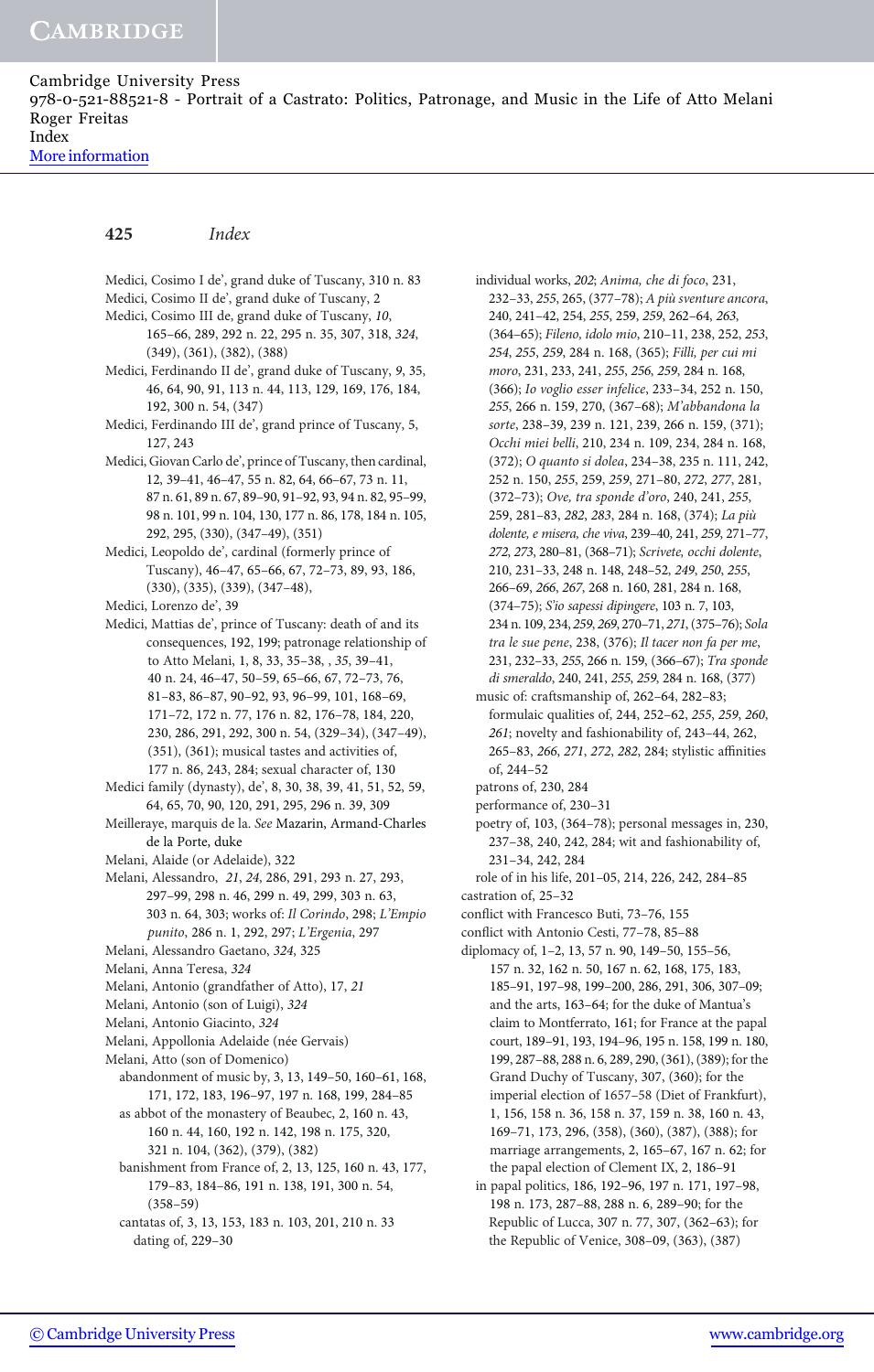[More information](http://www.cambridge.org/9780521885218)

#### 426 Index

Melani, Atto (son of Domenico) (cont.) education and training of, 34–35, 39–41, (360); in Pistoia, 23 n. 32, 23–25, 24, 41; in Rome, 40–41, 47 effeminacy (eroticism) of, 146–48, (352–57) as gentleman of the chamber to Louis XIV, 2, 159, 160 n. 43, 160 n. 45, 180, 321 n. 104, (360) illnesses of, 99 n. 107, 315–17 income, honors, and rewards of, 55, 57, 90–92, 159–60, 160 n. 43, 171–72, 175, 179, 191 n. 141, 191–92, 192 n. 142, 192 n. 143, 196, 198 n. 175, 198, 199 n. 176, 199, 287, 307 n. 77, 308–10, 310 n. 83, (360), (361), (363) investments of, 23, 91, 291 n. 18, 299–301, 300 n. 54, 300 n. 55, 321, (380) long-distance services of, 51 memorials to, 317–21, 318 n. 97, 318 n. 98, 319, 320 n. 102, 321 n. 104, 322 motets of (?), 177–78 news gathering and espionage of, 1–2, 12, 52–54, 64–65, 68–69, 76, 149, 157 n. 32, 157–59, 167 n. 62, 168, 169–71, 174, 175, 185, 193, 199, 306 patronage activity of: for family members, 286, 290–301, 296 n. 39; for other artists, 286, 301–06, 319 patronage relationships of: development of, 8, 33, 34, 58, 59–65, 68–69, 70, 95, 97, 162, 163 n. 51, 171–72, 193, 204; dissatisfaction with, 90, 171–72; manipulation and subterfuge in, 12, 54–56, 57–58, 69, 81–82, 87–88, 93–94, 97–99, 100, 171–72, 195–96; power in, 33–34, 327 performances of, 201; in Bologna, 60 n. 101; in Bracciano, 98 n. 101; in Florence, 39–40, 46, 60 n. 99, 60 n. 100, 60, 65, 66–67, 68, 89–90, 176 n. 82; in France, 47–49, 50–51, 51 n. 67, 55 n. 82, 150–51, 151 n. 4, 151–55, 153 n. 15, 162, 166, 173 n. 79, 173, 176 n. 82, 327; in Innsbruck, 78–80, 85; in London (?), 184 n. 105; in Mantua, 59; in Modena, 61–64; in Munich, 85; in Piacenza, 67–68; in Pistoia, 34–35, 38–39; in Regensburg, 82–84, 83 n. 43; in Rome, 65–66, 93–96, 97–99, 178–79, 235 n. 111; in Siena, 65, 67 n. 121, 184; in Turin, 59 n. 95, 99–100; in Venice, 36–38, 49 and Pistoiese politics, 64 poetry about: "All'hor ch'Atto sta cantando" (anon.), 235 n. 111, (357); "Preme con piè superbo empia

Fortuna" (Romagnesi), 182–83; "Sopra Atto Melani musico" (anon., satire), 103–04, 105–06, 131 n. 107, 146, (352–57)

political exploitation of: in France, 46–51; in Tuscany, 46–47, 50–51, 82–83

portrait of (lost), 185 n. 108

procurement of luxury goods, 51–52, 56

procurement of music and musical instruments, 39, 59, 116 n. 60, 177–78, 230, 244 n. 137

residences in Paris of, 310 n. 85–311 n. 85, 310, 311 n. 87, 311–12, (379), (382) self-reflection of, 7–8, 125, 193, 326–27 sexual relations and activity of, 12, 53, 101–06, 129, (352–57) social conduct of: behavior as gentleman (rather than musician) in, 71, 82–85, 96–99, 100, 149, 191 n. 141, 191, 286, 310–14, (352–57); stage roles as linked to, 71–76, 154 n. 21, 154–55 voice of, 40 n. 24, 71 n. 5, 72, 94 n. 82, 153–55, 155 n. 26, 183, 184 n. 105, (353–54), (356), (357) wills of, 289 n. 11, 290, 300 n. 55, 315 n. 91, 321–22, 327 n. 112, 327, (379–86) writing (historical) of, 184 n. 107, 184–85, 185 n. 108, 323 Melani, Atto (son of Luigi), 324 Melani, Atto Giovanni, 324 Melani, Bartolomea (née Franceschini or Bartolucci), 21 Melani, Bartolomeo, 21, 24, 25, 31, 170 n. 71, 170–71, 171 n. 72, 172, 177 n. 86, 294 n. 32, 294, 296 n. 37, 296–97, 297 n. 40, 302–03, 303 n. 63, 303, 311, 314 Melani, Camilla (née Giovanelli), 8, 18, 18 n. 14, 21, 27 n. 42, 291, 293 Melani, Carlotta Vittoria, 324 Melani, Caterina, 324 Melani, Caterina (née Tozzi), 21, 324 Melani, Cecilia, 21, 293, 300 n. 54, (380) Melani, Cecilia (née Martinetti), 21 Melani, Domenico (father of Atto), 8, 18–32, 34, 177 n. 86, 291 n. 18, 291, 296 n. 39, (347) Melani, Domenico (nephew of Atto), 14, 21, 310, 311 n. 86, 315–18, 318 n. 97, 318 n. 98, 321 n. 104, 321, 326–27, (351), (380–81), (382), (385) Melani, Domenico (not directly related to Atto), 5, 31 Melani, Elena, 322 Melani, Ercolano, 323 n. 106, 323 Melani, Ercolano Luigi, 324 Melani, Filippo (Francesco Maria), 21, 24, 25, 31, 91 n. 72, 154 n. 22, 154–55, 169 n. 69, 169–70, 170 n. 70, 293–96, 295 n. 33, 296 n. 36, 297 n. 40, 301, 317, (329–44), (349), (350–51) Melani, Francesco Carlo, 324 Melani, Francesco Giuseppe, 324 Melani, Ignazio Atto, 324 Melani, Jacinto, 21, 24, 25 n. 37, 177 n. 86, 177, 293 n. 27, 293, 298 n. 48, 308, 309–10, (350), (363) Melani, Jacopo, 20, 21, 24, 25 n. 37, 25, 35, 37 n. 16, 38, 39,

47, 48, 49, 50, 62 n. 107, 62, 66, 67, 88, 91 n. 75, 172 n. 77, 172, 177 n. 86, 244, 286, 291 n. 18, 291–93, 292 n. 21, 292 n. 22, 293 n. 27, 296 n. 39, 297, 299, 300 n. 54, (353); works of: La donna più costante (intermedi for), 292 n. 21; Ercole in Tebe, 155 n. 26, 292 n. 22; Il Girello, 286 n. 1, 292; Il potestà di Colognole, 292 n. 21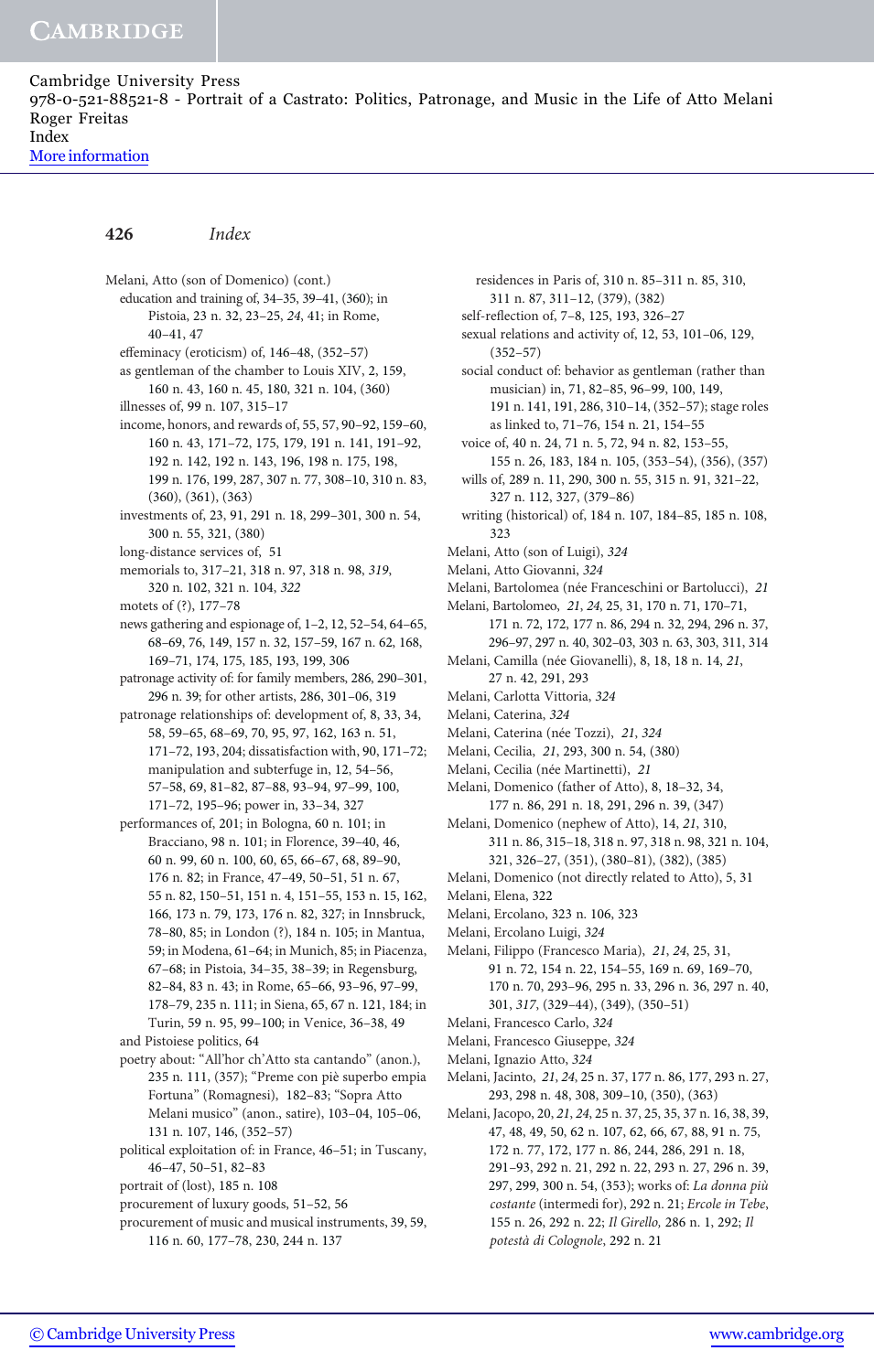[More information](http://www.cambridge.org/9780521885218)

#### 427 Index

Melani, Laura (née Sozzifanti), 324 Melani, Laura Caterina, 324 Melani, Laura Eulalia, 21, 293, (380) Melani, Leone, 323 n. 106 Melani, Leopoldo Maria (nephew of Atto), 14, 310, 311 n. 86, 311–14, 312 n. 89, 315, 317, 326–27 Melani, Luigi, 324 Melani, Luigi Giorgio, 324 Melani, Luigi Maria Raimondo (nephew of Atto), 14, 198 n. 173, 298 n. 48, 310, 320–21, 321 n. 104, 321, 322, 324, (360), (379–81), (384–85) Melani, Maddalena (née Perez), 324 Melani, Maria Agnese, 324 Melani, Maria Anna, 324 Melani, Maria Camilla Antonia, 21 Melani, Maria Clarice, 21 Melani, Maria Errichetta, 324 Melani, Maria Laura, 324 Melani, Maria Leopolda, 324 Melani, Maria Maddalena (née Meini), 324 Melani, Mariana, 324 Melani, Maria Vittoria (née Banchieri), 324 Melani, Mariotto, 21 Melani, Rafaello, 17, 21 Melani, Santi, 17, 21 Melani, Teresa, 324 Melani, Teresa Filomena, 324 Melani, Vincenzo Paolo (brother of Atto), 21, 24, 25, 31, 193 n. 149 Melani, Vincenzo Paolo (nephew of Atto), 21 Melani, Vittoria, 323 n. 106 Melani family, 1, 14, 17–32, 91–92, 180, 183 n. 104, 291, 296 n. 39, 298 n. 48, 301 n. 57, 301, 306, 318, 326; ambitions of, 23, 290; ancestry of, 17–18, 21; descendants of, 287, 293, 308, 322, 324, (363); godparents of, 20–22; house of, 22 n. 31–23 n. 31, 186, (379); household inventory of, 17, 185 n. 108, 185 n. 109, 322, 323, 325 n. 108, (387–89); musical talent of, 24–25; status of, 17–24, 309–10, 310 n. 83, 310 n. 84; tomb of, 293 Melano, Biagio del, 17–18 Melano, Borgo, 17–18 Melicow, Meyer, 135 Melosio, Francesco, 202, 210 n. 33, 210, 212, 214, 231–32, 232 n. 108, (374–75) Mengs, Anton Raphael, 126 Messalina, La. See under Cavalli, Francesco Metastasio, Pietro, 144–46, 145 n. 155, 145 n. 159, 211, 212, 214 Meyer, Jean, 180 Mignard, Pierre, 42 Minoret, Guillaume, 306 Mioli, Piero, 203

Modena, Alfonso III d'Este, duke of, 9

Modena, Alfonso IV d'Este, duke of, 10 Modena, Cesare d'Este, duke of, 9 Modena, court of: entertainments at, 61–64 Modena, Francesco I d'Este, duke of, 9, 61 n. 104, 61, 64–65, 68, 73 n. 12, (330) Modena, Francesco II d'Este, duke of, 10, (343), (351), (387) Modena, Rinaldo III d'Este, prince (later duke) of, 11, (343) Molara, Bruto della, count, 130 Monaldi, Rita, 185 n. 109, 290 n. 15 Mongredien, Georges, 180 Moniglia, Giovanni Andrea, 89, 155 n. 26 Montalvo, Garci Ordóñez de, 116 n. 64 Montecuccoli, Raimondo, count, 81–82, 84 n. 50, 84, 86, 87, (348) Montelon, Monsieur (Atto's landlord in Paris), (379) Montemagni, Desiderio, 67, 89 n. 67, (347) Montespan, Françoise-Athénaïs, marquise de, 306 Monteverdi, Claudio, 30, 227 n. 95; works of: L'incoronazione di Poppea, 142; Lamento d'Arianna, 231; Orfeo, 143 n. 151 Morelli, Giorgio, 179 n. 89, 212 n. 42, 235 n. 111 Moreschi, Alessandro, 125 n. 87 Morley, Thomas, 111 Mortemart, Gabriel de Rochechouart, duke de, 159 n. 42, 159, 326 Munich, city of, 84 Munich, court of: musical activities at, 170 Murata, Margaret, 48–49, 243 n. 132, 243, 259, 262 n. 156, 292 n. 23 Muratori, Lodovico, 144, 146 music, as effeminate, 110–12 Nardi, Giuseppe, 302, 303 Nazzari, Bartolomeo, 127 Nevers, Diane-Gabrielle de Damas, duchess of, 312 Newcomb. Anthony, 213 n. 46, 224 n. 83, 224, 242 Niccolini, Filippo, count, 89 Nicolini, Mariano (pseud. Marianino), 125 n. 88, 125 Nicolino. See Grimaldi, Nicolò Noailles, Louis-Antoine, cardinal archbishop of Paris, 160 n. 43 nobility: nature of, 70 n. 2 Notre-Dame-des-Victoires, Church of, 317–20, 318 n. 96, (383), (386) Novissimo (Venice), Teatro, 36 Nozze di Peleo e di Teti, Le. See under Caproli, Carlo Ondedei, Zongo, (347) opera: Metastasian reforms of, 144–46; Venetian style of (seventeenth century), 141–44 Orazio, Signor. See Magalotti, Orazio Orfeo. See under Rossi, Luigi or Monteverdi Claudio Origen (Oregenes Adamantius), 29 n. 52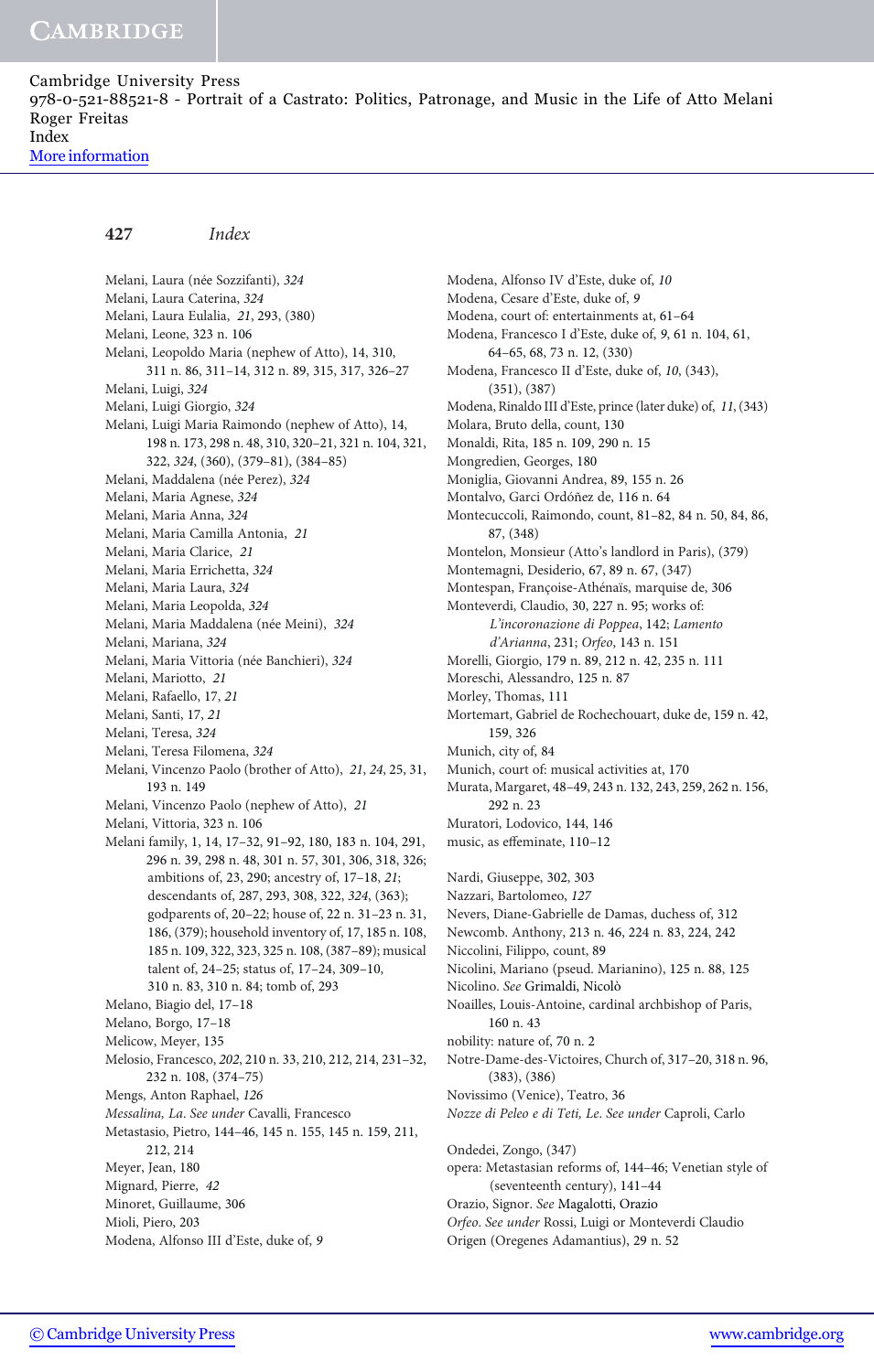[More information](http://www.cambridge.org/9780521885218)

#### 428 Index

Orléans, Gaston Jean-Baptiste de France (Bourbon), duke d', 43, 165 n. 57 Orléans, Marguerite-Louise d', grand duchess of Tuscany, 2, 165 n. 57, 165–66, 167, 176 n. 82, 176, 292 n. 22, 295 n. 35, (361), (387) Orsini, Virginio, cardinal, 94 Ottoboni, Pietro. See Alexander VIII Ottonelli, Giovanni Domenico, (351) Ovid, 231 Palatine, Anna Maria Gonzaga, princess, 176 n. 82, (334) Palatine, Philipp-Wilhelm of Neuburg, count (later elector), 156, (387) palio, 61 Palisca, Claude V., 220 n. 66 Paluzzi Altieri degli Albertoni, Paluzzo, cardinal, 288, (349) Pamphili, Camillo Francesco Maria, cardinal, 5 Panciatichi, Filippo, 21 Panciatichi, Francesco, 89 n. 67, 304 Panciatichi, Gabriello, 34 Panciatichi, Rafaello, 21 Panciatichi, Stefano, 177 n. 86 Panciatichi family, 20, 30 n. 60, 91 Panzirolo (or Panziroli), Giovanni Giacomo, cardinal, 66 Paolucci, Fabrizio, cardinal, (351) Pappagalli, Alessandra, 21 Pappagalli family, 20 Paré, Ambroise, 109 n. 26 Paribeni, Lazzaro, (347) Paris, parlement of, 56, 57 Park, Katharine, 107 n. 17, 108 n. 23 Parma, city of: bell-ringing in, 20 Parma, Ranuccio II Farnese, duke of, 63, 67, 93 Pasqualini, Marc'Antonio, 4–5, 41, 46, 50, 127, 128 n. 92, 149, 201, 244; musical style of, 245, 258, ; works of: Un infelice cor, 257, 258; Sì, ch'io volgio languire, 257, 258 Pasqualino, Zaccaria, 29 n. 54 pastoral mode, 236 n. 114, 236–37 patronage, theories about, 8, 16–17, 33–34, 51, 204 n. 10, 204, 327 Paul, Saint, 29 Pauluccio (castrato; name unknown), 125 n. 88, 125 pederasty. See boys: as erotic targets Pekacz, Jolanta T., 7 Pelous, Jean-Michel, 227 n. 92, 227–29, 240–41 performance, stigma of, 12, 70–71, 199 n. 176, 199–200 Pergola (Florence), Teatro in via della, 89 Peri, Jacopo, 201 "Per la partenza di un castrato," 136–38 Peschel, Enid Rhodes, 133, 134–35, 140 Peschel, Richard E., 133, 134–35, 140 Peter I (the Great), tsar of Russia, 320 Petit Bourbon (theater; Paris), 81 n. 37

Petrarca, Francesco, 207, 208, 209, 212 Petrillo (castrato), 128 Philip IV von Habsburg, king of Spain, 162 Piccioli, Francesco Maria, 147 Piccolomini, Ascanio, bishop of Siena, (347) Piennes, Olympe de Brouilly, madame de, 312 piety (in the early modern period), 28–29, 30 Pimentel de Prado, Antonio Alonzo, 164 Pindar, 208 Pini, Michele, 17 n. 10 Pistoia: bishop of (See Caccia, Alessandro); cathedral of (see San Zeno [Pistoia], Cathedral of); as center for castration, 30–31; collegio dei nobili of, 24 n. 34, 24; libro d'oro of, 20 n. 27, 310, 322, 324 Pitti (Florence), palazzo, 118 poetry: lyric, 103, 178, 181, 205–14, 262; satirical/sexual, 103–04, 105–06, 111, 125–26, 131 n. 107, 136–38, 220, 225 n. 89, 229, (352–57). See also love, discourse and themes of politics: of France, 8, 42–46, 56–57, 156–59, 161–65, 171, 179–81, 187–88; of France, the Fronde, 56 n. 86, 56–57, 180; of Mantua, 161; of Savoy, 161; of Spain, 161–65; of the Holy Roman Empire, 156–59, 161; of the Holy See 187–88; of Tuscany, 8, 68, 171 Pollorola, La. See Angiola, called La Pollarola. Pomponne, Catherine Ladvocat, marquise de, 312 Pomponne, Simon Arnauld, marquis de, 177 n. 84, 199, 286, 287, 289–90, 308, 309, 314, 318–19, (341–42), (344), (345), (349–50), (362), (363), (388) Porta, Ludovico, 295 Potestà di Colognole, Il. See under Melani, Jacopo Prailly, Monsieur (executor of Atto's French will), (385) prestige, 1, 12, 76–78 Privileges et fidelitez des chastrez, Les, 139–40 Prodocimo, Iseppo, 210 n. 33 Prunières, Henry, 2, 3, 5, 13, 50, 151, 153, 154, 155, 160 n. 43, 162 n. 50, 179 n. 91, 180, 181 n. 99, 205, 247 n. 146, 289 n. 10, 290 n. 14, 293, 295 n. 33, 296 n. 37, 306 Pyrenees, Peace of the, 1, 162 n. 50, 162, 183 n. 103 184, (387) Quondam, Amadeo, 216 nn. 56, 57, 217 n. 59, 218 n. 60 Raggi, Ferdinando, 190 Raguenet, François, 146 Ramponi, Pietro, 302 Rapaport, Ionel Florian, 134 Rastrelli, Bartolomeo Carlo, 318 n. 98, 318–20, 319

- Ratto d'Europa, Il. See under Manelli, Francesco.
- Redi, Francesco, 219, 283–84
- Regensburg, diet of (1653), 12, 76, 80 n. 36, 80, 81 n. 39, 81–84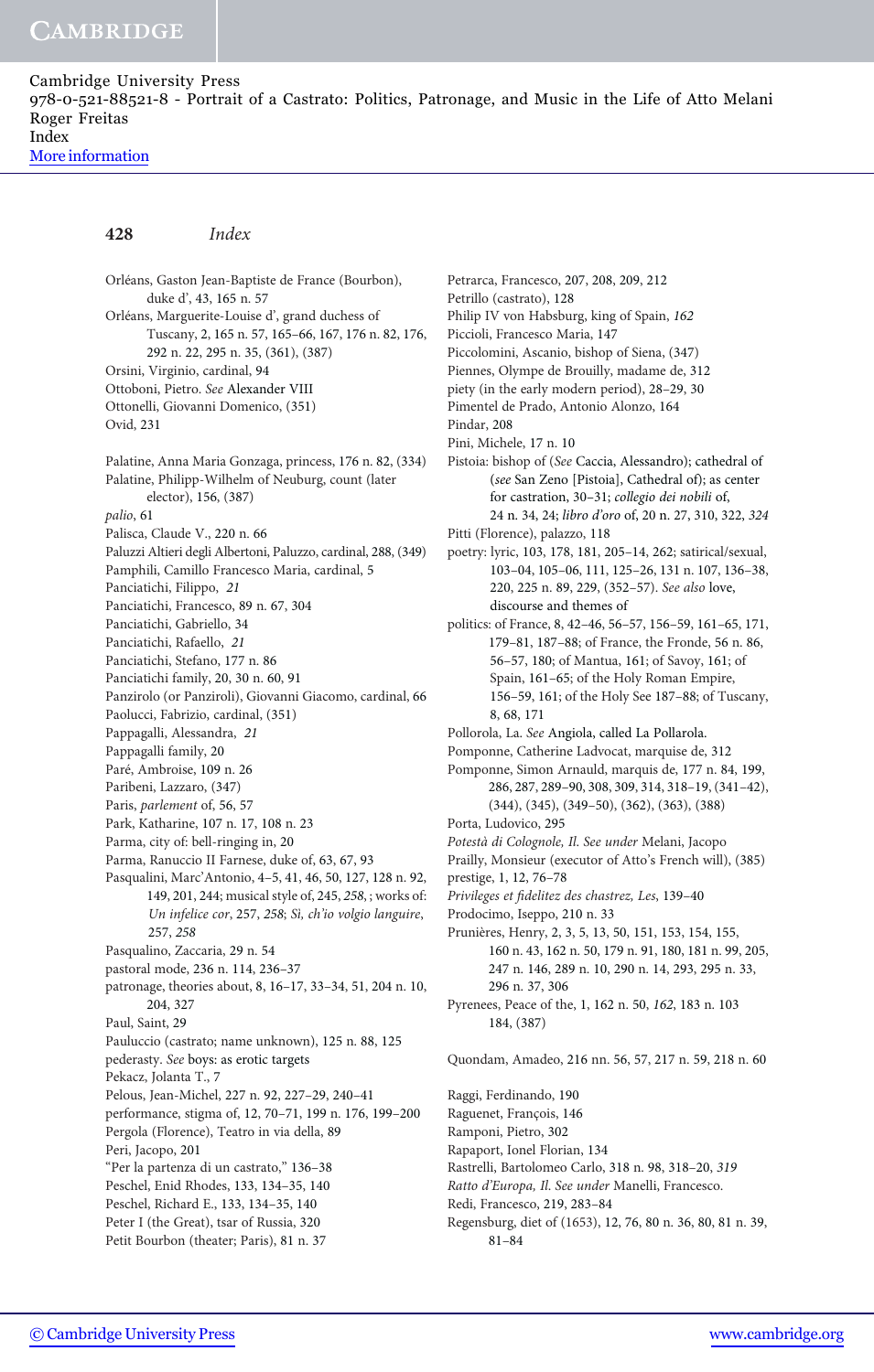[More information](http://www.cambridge.org/9780521885218)

#### 429 Index

Reims, Charles Maurice Le Tellier, archbishop of, 305 n. 70 Renzi, Anna, 86–88, 87 n. 61 Retz, Jean François Paul de Gondi, cardinal de, 186, 195 Revenaty, Bonaventure, (383) Ricasoli, Maddalena, 21 Ricasoli family, 20 Richelieu, Armand-Jean du Plessis, cardinal de, 43, 44, 45, 180, (388) riddle-telling, 223 Rinaldi, Giovanni, 299 Rinconi, Antonio, 31, 184 n. 105 Ringhieri, Innocentio, 217 n. 58 Rinuccini, Ottavio, 229 Risvegliati (Pistoia), Accademia dei, 30, 38–39 Rivani, Antonio (pseud. Ciccolino or Ciecolino), 31, 154–55, 155 n. 26, 178, 202, 283–84, 284 n. 167, (348–49) Rivani, Giulio, 31 Roche-sur-Yon, François Louis de Bourbon, prince de, 123 Rocco, Antonio, 121–22 Rocke, Michael, 120, 121 n. 74 Rodrigo. See under Handel, George Frideric. Romagnesi, Marc-Antonio, 182–83, 183 n. 103 romanesca, 95 Rome, city of: musical activities in, 94–95, 177–79 Rosa, Salvator, 111, 126, 220 Rosand, Ellen, 252 n. 152, 252 Rose, Gloria, 206, 208 n. 24, 214, 245 n. 140, 245 Rosilena. See under Volpe, Giovanni Battista Rospigliosi, Bartolomeo, 21, 30 Rospigliosi, Camillo, 35 n. 7, 188 n. 125, (349) Rospigliosi, Domenico, 20 n. 25 Rospigliosi, Francesco, 20 n. 25 Rospigliosi, Giovanni, 20 n. 25 Rospigliosi, Giulio. See Clement IX Rospigliosi, Jacopo (son of Francesco), 20 n. 25 Rospigliosi, Jacopo, cardinal (son of Camillo), 21, 147, 190, 193, 194, 197 n. 168, 288, 290, (349), (350) Rospigliosi, Laura, 20, 21 Rospigliosi family, 24 n. 34, 186, 188, 196, 197 n. 168, 296 n. 39, 297, 320 n. 103 Rosselli, John, 15, 70–71, 90 n. 71, 106, 133 n. 115–34 n. 115 Rossi, Giovan Carlo (or Giancarlo), 74 Rossi, Luigi, 1, 3, 41, 46, 49–50, 56, 75, 81 n. 37, 103, 143–44, 201, 244, 247 n. 146, 284; musical style of, 244, 245 n. 140, 245–52, 247 n. 144, 254, 258, 259, 262, 270 n. 162, 270, 277 n. 165; works of: E che cantar poss'io, 247, 248; Entro ai fiori, 201 n. 2; Lamento d'Erminia (Erminia sventurata), 201 n. 2; Mentre sorge dal mar, 271; Orfeo, 1, 50, 56 n. 84, 56, 75, 103, 143–44, 153 n. 16, 231 n. 104, 294; Se non corre una speranza, 257, 258; Tutto cinto di ferro, 270 n. 162

Rossi, Michelangelo: Erminia sul Giordano, 34–35 Rossi Cassigoli, Filippo, 325 Rovere, della, count (husband of Margarita), 148 Rovere, Margarita della, countess, 114–15, 148 Rovere, Vittoria della, grand duchess of Tuscany, 39, 89, 91, 113 n. 44 Rubens, Peter Paul, 4 Rueil, Peace of, 57 Rufus, Quintus Curtius, 183 n. 103 Sacchetti, Giulio Cesare, cardinal, 5 Sacrati, Francesco, (347); works: Bellerofonte, 37–38; La finta pazza, 36–38, 48–49, 145 Saint-Évremond, Charles de Marguetel de Saint-Denis, seigneur de, 128 n. 94, 128 Sala, Massimiliano, xiii Salvadori, Luca, 30 Salviati, Jacopo, 67 Sanders, Linda, 136 San Domenico (Pistoia), Church of, 293, 320 n. 103, 320–21 San Filippo Neri (Pistoia), Church of, 30 n. 61 San Filippo Neri (Pistoia), Congregazione di, 38–39, 293 n. 27 San Giorgio Maggiore (Venice), Church of, 121 San Giovanni Battista (Pistoia), Conservatorio di, 23 n. 31 San Luigi dei Francesi (Rome), Church of, 297 Sannazaro, Girolamo, count, 164 San Prospero (Pistoia), Church of, 38, 293 n. 27 Santa Cecilia (Pistoia), Congregazione (or Compagnia) di, 30, 38–39, 327 n. 112, 327 Santa Lucia (Pistoia), Monastery of, 22 n. 31 Santa Maria in Vallicella (Chiesa Nuova; Rome), Church of, 95 Santa Maria Maggiore (Rome), Basilica of, 5, 297, 303 n. 63 Sant'Aponal (Venice), Teatro, 294 Sant'Atto (Pistoia), Congregazione di, (381–82) Santi Giovanni e Paolo (Venice), Teatro, 36, 170 n. 70, 197 n. 168 Santoni, Filippo, 302, 303 n. 63 Santo Stefano (Tuscany), Order of, 300 n. 54, 310 n. 83, 310 San Zeno (Pistoia), Cathedral of, 18, 19, 38, 48, 177 n. 86, 291, 292; cathedral choir of, 23–25, 24, 35, 38, 171 n. 72, 177 n. 86, 183 n. 104, 183, 293, 296 n. 39, 302; maestro di cappella of, 23, 25, 177 n. 86, 296 n. 39, 296, 297 n. 40, 297; school of, 27 Sapiti, Niccolò: Celio, 68 n. 124, 68 sarabande (or zarabanda), 95 n. 84 Sardelli, Anna Maria (pseud. Campaspe), 125 n. 88, 130, 131, 132 n. 111, 136–38, 137 n. 130

Sassani, Matteo (pseud. Matteuccio), 125 n. 88 satires. See poetry, satirical/sexual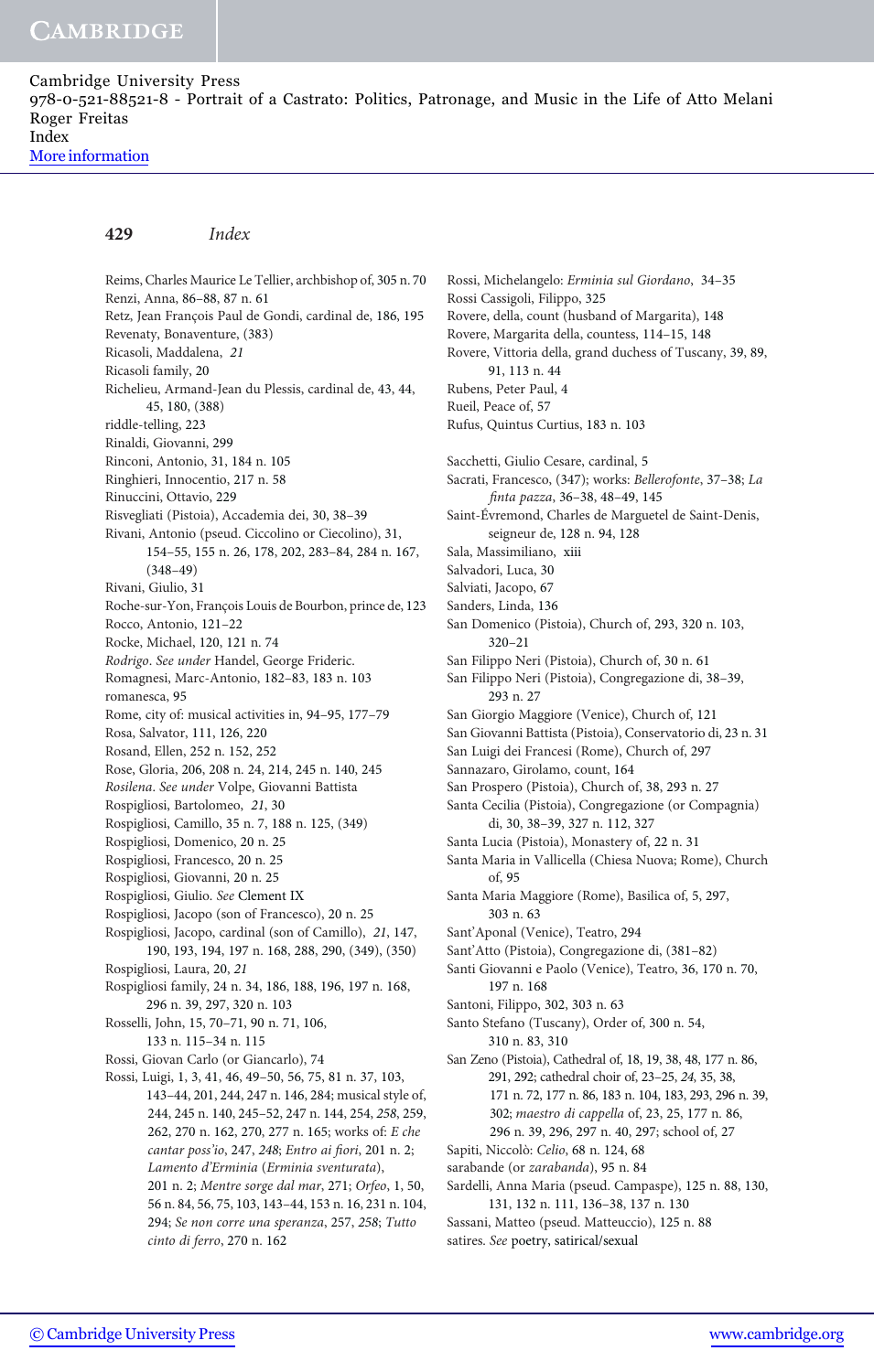[More information](http://www.cambridge.org/9780521885218)

#### 430 Index

Savioni, Mario: musical style of, 245, 247 n. 146 Savoy, Carlo Emanuele I, duke of, 9 Savoy, Carlo Emanuele II, duke of, 9, 99–100, 163 n. 51, 164, 220, (332) Savoy, Christine of France (Bourbon), duchess of, 59, 84 n. 48, 89 n. 64, 158, 163 n. 51, 171, 225, 230, 284, (330), (331), (332) Savoy, court of, 59, 99–100, 308; musical life at, 99–100 Savoy, Francesco Giacinto, duke of, 9 Savoy, Henriette-Adelaide of. See Bavaria, Henriette Adelaide of Savoy, electress (duchess) of Savoy, Vittorio Amadeo I, duke of, 9 Savoy, Vittorio Amadeo II, duke of, 10 Savoy dynasty, 157 Scarlatti, Alessandro, 243 Schleiner, Winfried, 116–17, 129 Schmitz, Eugen, 205, 224, 245 Schomberg, Frédéric-Armand, maréchal de, 326 Scudéry, Madeleine de, 227, 228 scuole eugeniane, 23 Senesino. See Bernardi, Francesco; Martini, Andrea; Tenducci, Giusto Ferdinando Senn, Walter, 295 n. 33, 295 Sergio, Signor (acquaintance of Atto's at Versailles), 313–14, 314 n. 90 Serra, Paolo del, 52, (348) Servient, Augustin, (349), (350) Sévigné, Marie de Rabutin-Chantal, marquise de, 236 Shakespeare, William, 118, 216 Siena, city of: opera in, 51 Siface. See Grossi, Giovanni Francesco Signorini, Lionardo, 91 n. 73, 91, 299, (347), (348) Silvani, Marino, 285 singing, French style of, 302 n. 60, 302, 304 n. 69, 304 Siri, Vittorio, 169, 185 Sixtus V (Felice Peretti), pope, 19 n. 19, 138 skopecs, 134, 135 Skrine, Peter N., 208 n. 24, 236 Soderini, Settimo, 21 sodomy: attitudes about, 103–04, 112–14, 116, 120–25, 121 n. 74, 129; possible incidents of, 102, 113 n. 44, 122 n. 80, 122–23, 123 n. 81, 124, 127–28, 129–32 Soissons, Olympe Mancini, countess of, 166–67 Solie, Ruth, 3 Sorgenti (Florence), Accademia dei, 292 n. 21, 292 Sorlisi, Bartolomeo, 140 n. 139 Sorti, Francesco, 185 n. 109, 290 n. 15 Sozzifanti, Alessandra, 21 Sozzifanti, Giovanni, 300 n. 54, 300, (380) Sozzifanti, Girolamo, 21 Sozzifanti, Michele, 17 n. 10 Sozzifanti family, 20 Spada, Valerio, 35

Spagna (Rome), Piazza di, 95 Speciano (or Spacciani), Cesare, bishop, 138 Spinola, Giulio, cardinal, 192 Spitta, Philipp, 6 Stallybrass, Peter, 109 status and favor: appearances (performance) as key to, 70–71, 215–19, 216 n. 57; hierarchy among musicians as related to, 76–80, 82–88; hierarchy of stage roles as related to, 71–76, 154 n. 21, 154–55 Steffani, Agostino, 225 story-telling, 222–23, 226, 236 Straparola, Giovan Francesco, 217 n. 58, 223 Striggio, Alessandro, 143 n. 151 Strozzi, Barbara, 201 Strozzi, Giulio, 145 Strozzi, Luigi, 21 Stubbes, Philip, 112 Suttermans, Giusto, 35 Swetnam, Joseph, 110 n. 33 syphilis, 304 Tagliavacca, Giovanni Francesco, 151 n. 5, 151 Tanara, Sebastiano Antonio, cardinal, (389) Tenducci, Giusto Ferdinando (pseud. Senesino), 125 n. 88, 125, 133 n. 112 Teodoli, Carlo, count, 214 Tesauro, Emanuele, 207 tetrachord, descending, 252 n. 152, 252–54, 255, 276, 277 n. 165 Thayer, Alexander Wheelock, 6 Theatines (Paris), Church of, (383) Thirty Years' War, 36, 53 Tiepolo, Giovanni Battista, 118 Tilladet, Gabriel de Cassagnet, chevalier de, 123 time of day (in the seventeenth century), 78 n. 27, 314 n. 90 Timms, Colin, 203 n. 3 Tonti, B., (329) Torcy, Jean-Baptiste Colbert, marquis de. See Colbert, Jean-Baptiste, marquis de Torcy Torelli, Giacomo, 49, 56, 75 Tosi, Pier Francesco, 94 n. 82 Tranciabici, Giovanni Filippo, 324 Treasure, Geoffrey R. R., 308 n. 78 Trent, Council of, 28 Trenta, Tommaso, 180 n. 97, 198 n. 175, 286–87, 289 n. 10, 289, 290, 307–08, (360–63) Trentatré, Congregazione dei (Pistoia), 30 n. 61, 30, 38–39, 291 Tribby, Jay, 219 Trinità dei Monti (Rome), Church of the, 95 troubadours, 227 Turenne, Henri de la Tour d'Auvergne, viscount de, 194 n. 154, 194